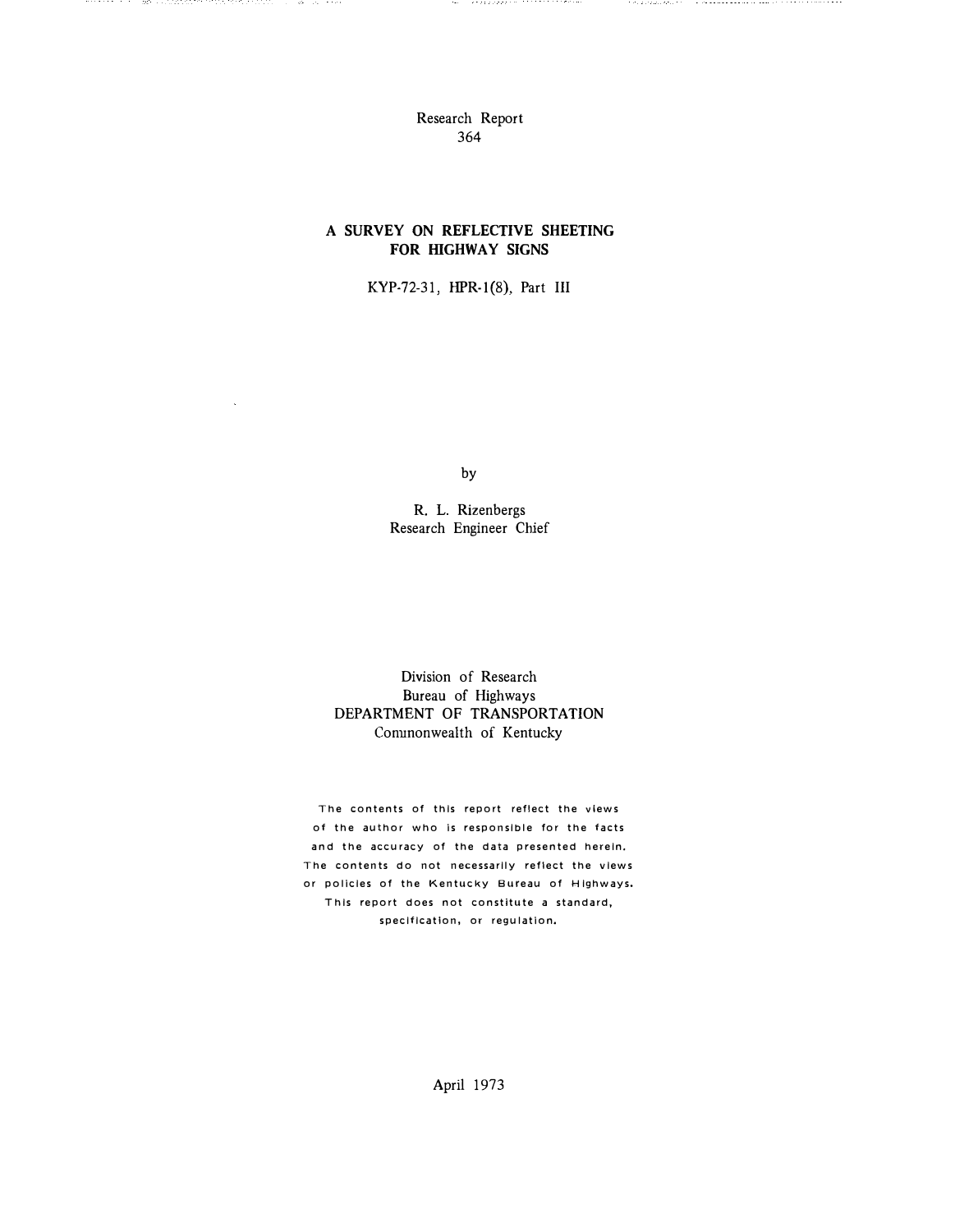$\mathcal{L}(\mathcal{L})$  and  $\mathcal{L}(\mathcal{L})$  and  $\mathcal{L}(\mathcal{L})$ 

 $\mathcal{L}(\mathcal{L}^{\mathcal{L}})$  and  $\mathcal{L}(\mathcal{L}^{\mathcal{L}})$  and  $\mathcal{L}(\mathcal{L}^{\mathcal{L}})$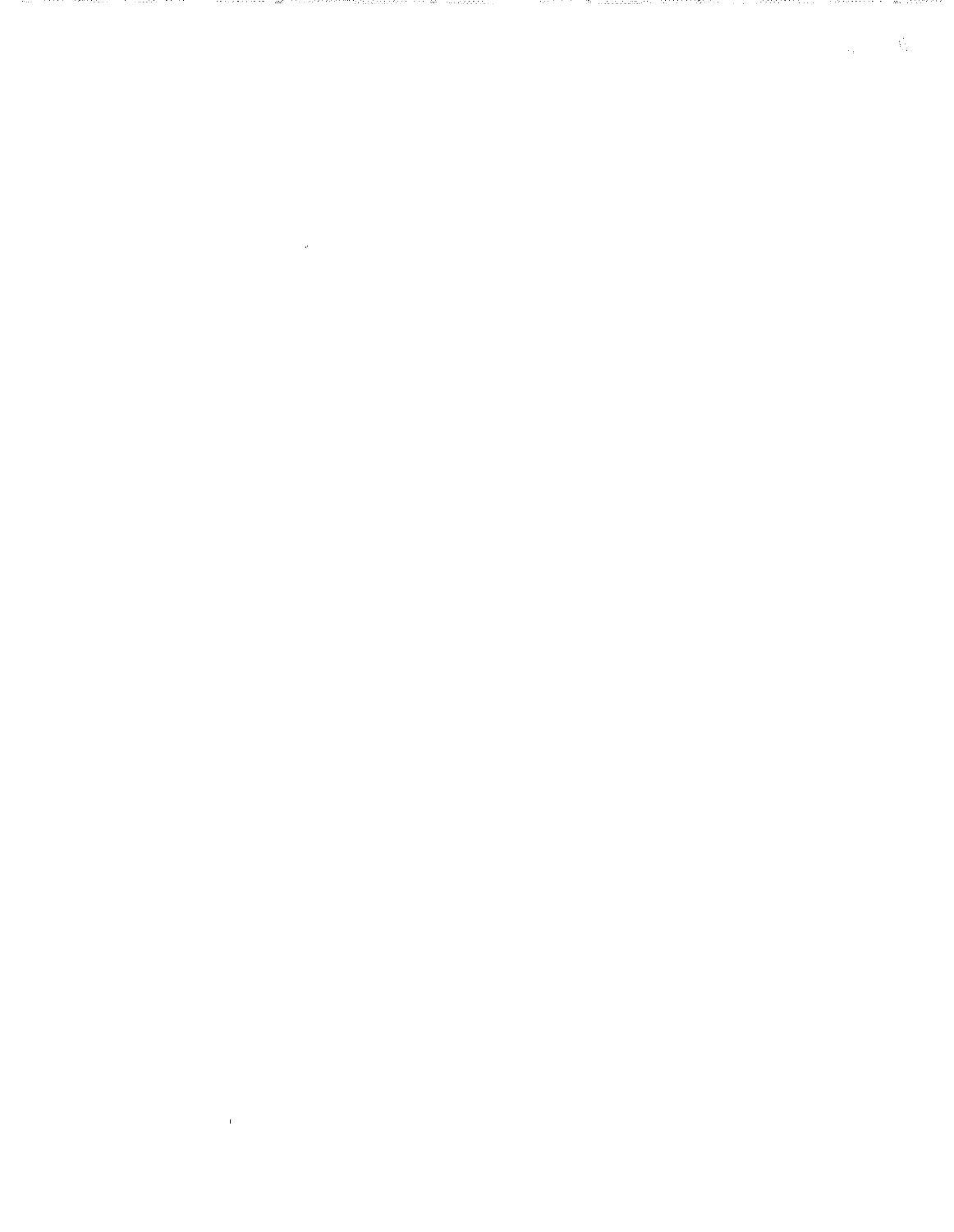#### A SURVEY ON REFLECTIVE SHEETING FOR ITGHWAY SIGNS

A questionnaire {see the APPENDIX) was sent to highway agencies in all 50 states, the District of Columbia and Puerto Rico for the purpose of surveying state practices in regard to reflective sheeting purchase, usage specifications, testing, etc. The response was 100 percent and, thus, demonstrated a high degree of interest in the subject.

Responses to the questionnaire are tabulated on the attached tables. An attempt was made to report answers provided by the agencies without interpretation except in a few isolated cases where the necessary information was available to properly relate the response to a given question. In a few instances, the agency was contacted for additional information or clarifications.

A detailed analysis of information obtained from the questionnaire, copies of specifications and purchase requisitions submitted by the respondents is intently omitted here. Instead, each contributor is invited to review the attached tables and to extract whatever information may be of value. However, the commentary and summary of findings, which follows, may be of interest.

- 1. Except for two states, purchases of reflective sheeting were governed by specifications. Specifications were established from a combination of agency experience and testing, manufacturers' recommendations or L-S-300A. Only nine agencies indicated exclusive dependence upon manufacturer specifications, but the majority of agencies incorporated nunimum brightness values as specified by the manufacturer. Nineteen states planned to update or amend specifications in the near future -- particularly in regard to reflectivity requirements.
- 2. Forty states award contracts from sealed bids. The remaining states issue contracts or purchase requisitions to the manufacturer by product designation, as a single source of supply.
- 3. The majority of states require refiective sheeting to pre·qualify as an acceptable product either by in-house testing or by manufacturer's certification of product compliance with specifications. Only 23 states conduct in-house testing and evaluations.
- 4. Twenty-one agencies do not conduct tests on samples from individual shipments of materials. Of those which conduct tests in-house, most check the material for color requirements; only 23 agencies test for reflectivity.

5. During Fiscal Years 1971 and 1972, the Minnesota Mining and Manufacturing Company {3M) was the exclusive supplier of reflective sheeting materials for routine purposes to all states except Texas, which purchased most of its yellow and silver-white sheeting and prepared sign faces (red) from the America! Decal and Manufacturing Company. Limited quantities of sheeting were purchased mainly for experimental purposes by ten other states from manufacturers listed below:

| Manufacturer                  | <b>Brand Name</b> |  |  |  |
|-------------------------------|-------------------|--|--|--|
| American Decal & Mfg. Co.     | Adcolite          |  |  |  |
| Fasson Products               | FasCal            |  |  |  |
| Morgan Adhesives Co. (MACtac) | MAClite           |  |  |  |
| Sun Chemical Co.              | Sun-Lite          |  |  |  |

6. The states were about evenly divided on expressing the need for materials equal to or brighter than the High·lntensity Scotchlite (encapsulated lens type ·· silver white and green). Those responding positively {21 states) were also using the materials. Its usage, however, was not always specified. A number of states indicated limited usage either for sign legends, interstate guide signs, overhead signs, large shoulder-mounted signs, or experimental purposes. The high·intensity materials are used extensively by Louisiana (since 1968 for all overhead and large ground-mounted signs on both interstate and other primary highways), Tennessee and perhaps others {not clearly discernable from the responses).

Many agencies {13 states) which responded negatively to the question of need for high-intensity materials indicated, nevertheless, interest in the materials by experimental installations and use in legends and specific sign types.

7. A vast majority of states illuminate overhead signs, but those that do not (or for signs which are not illuminated) have recognized the need for brighter materials such as buttons or high-intensity materials in sign legends.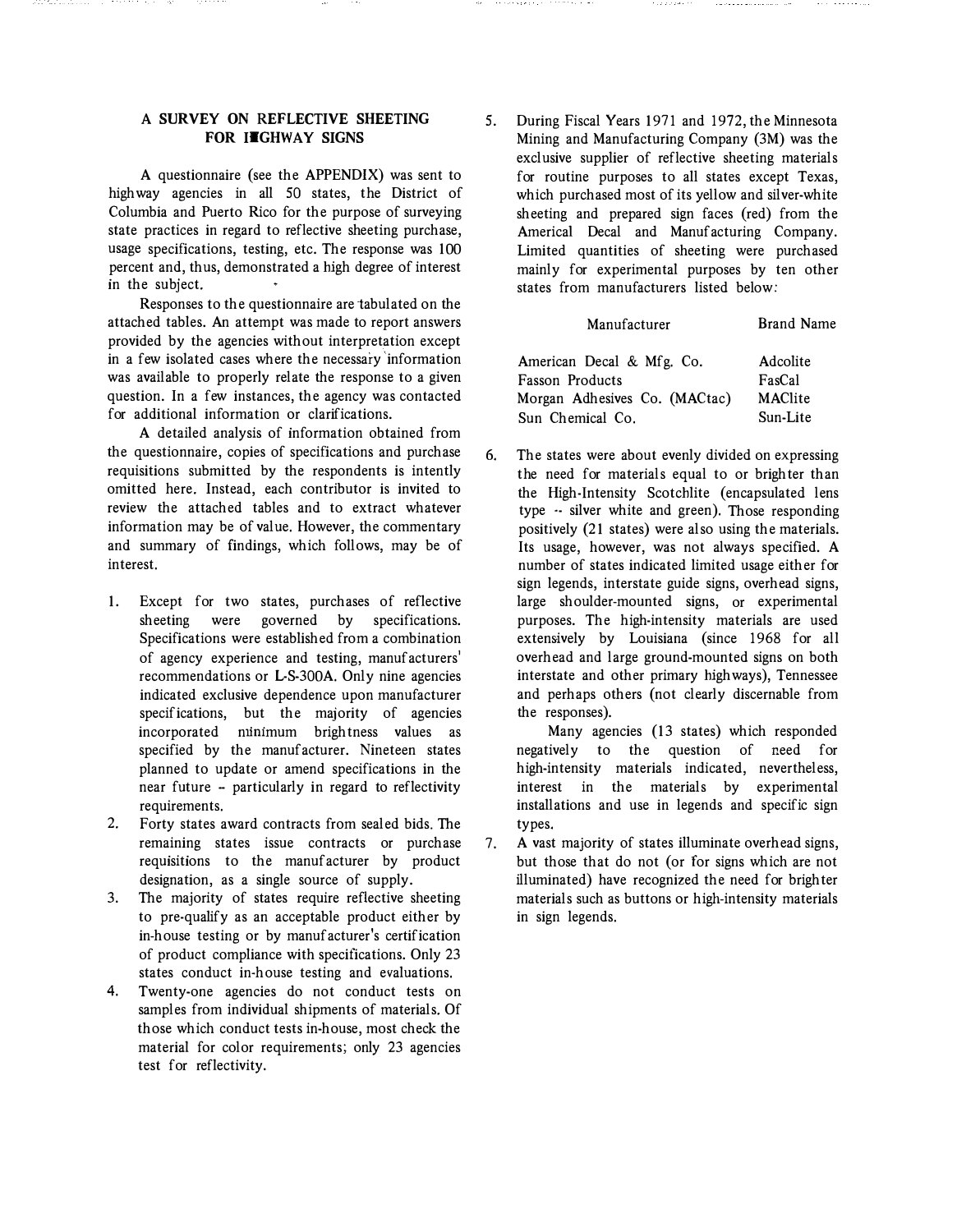, as we see that we note that the  $\mathcal{F}_\mathcal{F}$  $\label{eq:1} \frac{1}{\sqrt{2\pi}}\int_{\mathbb{R}^3}\frac{1}{\sqrt{2\pi}}\int_{\mathbb{R}^3}\frac{1}{\sqrt{2\pi}}\int_{\mathbb{R}^3}\frac{1}{\sqrt{2\pi}}\int_{\mathbb{R}^3}\frac{1}{\sqrt{2\pi}}\int_{\mathbb{R}^3}\frac{1}{\sqrt{2\pi}}\int_{\mathbb{R}^3}\frac{1}{\sqrt{2\pi}}\int_{\mathbb{R}^3}\frac{1}{\sqrt{2\pi}}\int_{\mathbb{R}^3}\frac{1}{\sqrt{2\pi}}\int_{\mathbb{R}^3}\frac{1}{\$  $\label{eq:2.1} \mathcal{L}(\mathcal{L}^{\mathcal{L}}_{\mathcal{L}}(\mathcal{L}^{\mathcal{L}}_{\mathcal{L}})) = \mathcal{L}(\mathcal{L}^{\mathcal{L}}_{\mathcal{L}}(\mathcal{L}^{\mathcal{L}}_{\mathcal{L}})) = \mathcal{L}(\mathcal{L}^{\mathcal{L}}_{\mathcal{L}}(\mathcal{L}^{\mathcal{L}}_{\mathcal{L}}))$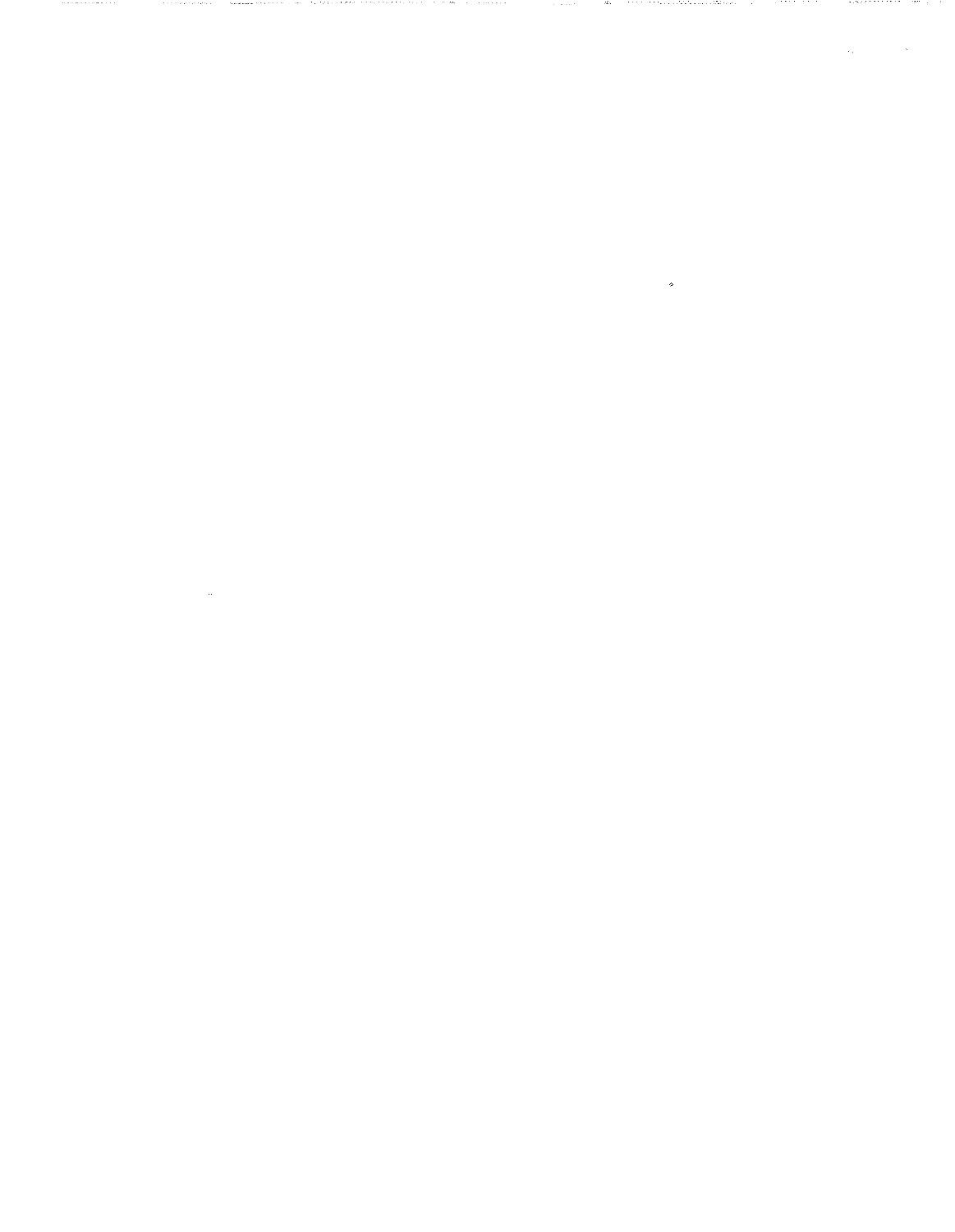| State             | Usc<br>Specifications | Source of Specifications<br>Agency Exp. |                           | Fed.                     |              | Plan to Update<br>Specifications |                           |                | Award Contr.<br>from Bide |                           | Prequalify Materials<br><b>YES</b> |             | NO |              | Test Shipments<br><b>YES</b>  |                           | NQ                        | State             |
|-------------------|-----------------------|-----------------------------------------|---------------------------|--------------------------|--------------|----------------------------------|---------------------------|----------------|---------------------------|---------------------------|------------------------------------|-------------|----|--------------|-------------------------------|---------------------------|---------------------------|-------------------|
|                   | YES.<br>NQ            | and Testing                             | Mig.                      | L.S.300 <sub>A</sub>     |              | YES-Reft.                        | NO.                       | YES            | NO.                       | <b>In-House</b>           | Ind. TestLab.                      | Mfg. Cert.  |    | Reflectivity | $_{\text{Colar}}$             | Other                     |                           |                   |
| Ala ba ma         | $\mathbf x$           |                                         | x                         | x                        | x            | x                                |                           | x              |                           | $\mathbf x$               |                                    | x           |    | $\mathbf x$  | $\mathbf{x}^{1^{\textup{v}}}$ | $\mathbf x$               |                           | Alabama           |
| Alaska            | ×                     | x                                       |                           |                          |              |                                  | $\boldsymbol{\times}$     | х              |                           |                           |                                    | x           |    |              |                               |                           | х                         | Alaska            |
| Arizona           | $\,$ X                | $\boldsymbol{\times}$                   | х                         | $\mathbf x$              | x            | x                                |                           | x              |                           |                           |                                    | х           |    |              |                               |                           | $\mathbf x$               | Arizona           |
| Arkansas          | $\mathbf x$           | x                                       | x                         |                          |              |                                  | $\mathbf x$               | х              |                           |                           |                                    | x           |    |              |                               |                           | х                         | Arkansas          |
| California        | $\pmb{\times}$        | $\mathbf x$                             | x                         |                          | $\mathbf x$  | x                                |                           | $\mathbf x$    |                           | $\boldsymbol{\mathsf{x}}$ |                                    |             |    | х            | $x^1$ , 2                     | $\mathbf{x}$              |                           | California        |
| Colorado          | $\pmb{\times}$        | $\mathbf x$                             |                           | $\mathbf x$              |              |                                  | $\boldsymbol{\mathsf{x}}$ |                | $\pmb{\times}$            | $\mathbf x$               |                                    |             |    |              |                               |                           | x                         | Colorado          |
| Connecticut       | $\mathsf x$           |                                         |                           | $\mathbf x$              |              |                                  | x                         | $\mathbf x$    |                           |                           |                                    | $\mathbf x$ |    |              |                               |                           | x                         | Connecticut       |
| Delaware          | $\boldsymbol{\times}$ |                                         |                           |                          |              |                                  | $\bf x$                   | x              |                           |                           |                                    |             | х  |              | $x^{\downarrow}$              |                           |                           | Delaware          |
| Dist. of Columbia | $\mathbf x$           |                                         | х                         | x                        |              |                                  | $\mathbf x$               | x              |                           |                           |                                    |             | x  |              |                               |                           | x                         | Dist. of Columbia |
| Florida           | $\mathbf x$           | x                                       | x                         | x                        | x            |                                  |                           | х              |                           | $\boldsymbol{\mathrm{x}}$ | x                                  | х           |    | х            | $x^1$ , 2                     |                           |                           | Florida           |
| Georgia           | $\mathbf x$           | x                                       | ×                         | x                        |              |                                  | $\mathbf x$               |                | x                         | $\mathbf x$               |                                    | x           |    | x            | $x^1$ , 2                     |                           |                           | Georgia           |
| Hawaii            | $\mathbf x$           |                                         | $\times$                  | $\mathbf x$              |              |                                  | $\mathbf x$               | $\pmb{\times}$ |                           |                           |                                    |             | х  |              |                               |                           | $\mathsf{x}$              | Hawaii            |
| Idaho             | x                     |                                         | $\boldsymbol{\mathsf{x}}$ |                          | х            | х                                |                           | х              |                           | $\mathbf x$               |                                    |             |    | $\mathbf x$  | x <sup>1</sup>                | $\mathbf x$               |                           | <b>Idaho</b>      |
| Illineis          | $\pmb{\times}$        | $\mathbf x$                             | x                         | x                        | x            |                                  |                           | х              |                           |                           | $\mathbf x$                        | x           |    | х            | $x_1$                         | x                         |                           | llinois           |
| indiana           | $\mathbf x$           | $\bf x$                                 | x                         |                          | $\mathbf x$  |                                  |                           | $\mathbf x$    |                           |                           | ×                                  |             |    | x            | $x^2$                         |                           |                           | Indiana           |
| lowa              | х                     |                                         | $\mathbf x$               |                          |              |                                  | $\pmb{\times}$            | x              |                           | $\mathbf x$               |                                    |             |    | x            | $\mathbf{x}^1$                | ×                         |                           | Iowa              |
| Кальав            | x                     | x                                       |                           | Х                        | $\mathbf x$  | x                                |                           | x              |                           | x                         |                                    |             |    |              | $x_1$                         | x                         |                           | Kansas            |
| Kentucky          | x                     | $\mathbf x$                             | х                         | Х                        | x            | x                                |                           | х              |                           | х                         |                                    |             |    | x            | $\mathbf{x}^{\mathbf{i}}$     | x                         |                           | Kentucky          |
| Louisiana         | х                     | x                                       | х                         |                          |              |                                  | х                         | x              |                           | $\mathbf x$               | $\pmb{\chi}$                       | х           |    | x            | $\pmb{\times}$                |                           |                           | Louisiana         |
| Maine             | x                     |                                         | X                         | х                        |              |                                  | $\mathbf x$               | х              |                           |                           |                                    | x           |    |              |                               |                           | х                         | Maine             |
| Maryland          | х                     |                                         | х                         |                          |              |                                  | х                         | x              |                           | х                         |                                    |             |    |              | $\times^2$                    |                           |                           | Maryland          |
| Massachusetts'    | ×                     |                                         |                           | x                        | x            | х                                |                           | х              |                           |                           |                                    |             | x  | х            | $\boldsymbol{\mathsf{x}}$     | х                         |                           | Massachusetts     |
| Michigan          | $\mathbf x$           |                                         | x                         |                          | x            | x                                |                           | x              |                           |                           |                                    |             | х  | х            | $x1$ , 2                      | х                         |                           | Michigan          |
| Minne sota        | х                     | ×                                       | x                         | x                        | x            | x                                |                           | х              |                           | х                         | х                                  | х           |    | $\mathbf x$  | x <sup>1</sup>                |                           |                           | Minnesota         |
| Mississippi       | x                     | ×                                       | х                         | х                        |              |                                  | x                         | x              |                           |                           |                                    |             | x  |              | $\mathbf{x}^1$                |                           |                           | Mississippi       |
| Missouri          | x                     | x                                       |                           |                          |              |                                  | $\pmb{\times}$            |                | $_{\rm X}$                | ×                         |                                    |             |    | $\mathsf x$  | x <sup>1</sup>                | x                         |                           | Missouri          |
| Montana           | x                     | х                                       | х                         | х                        | х            | $\,$ x                           |                           | x              |                           |                           |                                    |             | x  |              | $\mathbf{x}^1$                | $\mathsf{x}$              |                           | Montana           |
| Nebraska          | x                     | $\mathbf x$                             | x                         | х                        |              |                                  | $\mathsf{x}$              | х              |                           | $_{\rm k}$ $\times$       |                                    |             |    |              |                               |                           | x                         | Nebraska          |
| Nevada            | х                     |                                         | $\mathbf x$               |                          |              |                                  | x                         |                |                           |                           |                                    |             | х  |              |                               |                           | x                         | Nevada            |
| New Hampshire     | x                     |                                         | $\mathbf x$               |                          |              |                                  | $\mathbf x$               |                | $\mathsf x$               |                           |                                    |             |    |              |                               |                           | $\boldsymbol{\mathsf{x}}$ | New Hampshire     |
| Now Jorsey        | x                     | $\mathbf x$                             | x                         |                          |              |                                  | $\bf x$                   | x              |                           | $\mathbf x$               |                                    |             |    | х            | $\mathbf{x}^1$                |                           |                           | New Jersey        |
| New Mexico        | x                     |                                         | x                         |                          |              |                                  | x                         | х              |                           |                           |                                    |             | x  |              | x <sup>1</sup>                |                           |                           | New Mexico        |
| Now York          | x                     |                                         | х                         | x                        |              |                                  | x                         | $\mathbf x$    |                           | x                         |                                    |             |    | х            | x <sup>1</sup>                | $\boldsymbol{\mathsf{x}}$ |                           | New York          |
| North Carolina    | x                     | х                                       | x                         | x                        | x            |                                  |                           |                | х                         |                           |                                    | x           |    |              |                               |                           | x                         | North Carolina    |
| North Dakota      | x                     |                                         | x                         | x                        | x            |                                  |                           |                | х                         |                           |                                    |             | х  |              |                               |                           | х                         | North Dakota      |
| Ohio              | x                     | $\mathbf x$                             | х                         | x                        |              |                                  | x                         | х              |                           |                           |                                    |             | х  |              |                               |                           | x                         | Ohio              |
| Oklahoma          | х                     | x                                       | х                         | x                        |              |                                  | $\mathbf x$               | x              |                           | $\bf x$                   |                                    | x           |    | х            | х                             |                           |                           | Oidahoma          |
| Oregon            | x                     | $\mathbf x$                             | х                         |                          |              |                                  | $\mathbf x$               | х              |                           |                           |                                    |             | х  | x            | x <sup>1</sup>                |                           |                           | Oregan            |
| Pennsylvania      | x                     | х                                       | х                         | x                        |              |                                  | x                         | x              |                           |                           |                                    |             | x  | x            | $x^1$                         |                           |                           | Pennsylvania      |
| Puerto Rico       | ×                     | х                                       | x                         | x                        |              |                                  | x                         | x              |                           | $\boldsymbol{\mathrm{x}}$ |                                    | x           |    | x            | 2 ، اج                        |                           |                           | Puerto Rico       |
| Rhode Island      | x                     |                                         |                           | х                        | x            | x                                |                           | x              |                           |                           |                                    | x           |    |              | $x^1$                         |                           |                           | Rhode Island      |
| South Carolina    | х                     | $\alpha$                                |                           |                          |              |                                  |                           |                | $\mathbf x$               |                           |                                    |             | x  |              |                               |                           | x                         | South Carolina    |
| South Dakota      | x                     |                                         | $\,$ X                    | x                        | х            | $\,$ X                           |                           | x              |                           |                           |                                    | $\mathbf x$ |    |              |                               |                           | $\mathbf x$               | South Dakota      |
| Tennessee         | $\mathbf x$           |                                         | $\mathbf x$               |                          |              |                                  | $\mathbf x$               | x              |                           |                           |                                    | $\mathbf x$ |    |              |                               |                           | х                         | $T$ ennessec      |
| Texas             | x                     | $\pmb{\times}$                          |                           |                          | $\mathbf x$  |                                  |                           | $\mathsf x$    |                           |                           |                                    |             | х  | $\mathbf x$  | $\mathbf{x}$                  | $\mathbf x$               |                           | 'l'exas           |
| Utah              | $\mathbf x$           | $\times$                                | x                         | $\mathbf x$              |              |                                  | $\mathbf x$               | $\mathbf x$    |                           | $\mathbf x$               |                                    | x           |    | х            | $x^2$                         | х                         |                           | Utah              |
| Vermont           | $_\mathrm{x}$         |                                         | $\bf x$                   | $\mathbf x$              |              |                                  |                           |                | $\mathbf x$               |                           |                                    | x           |    |              | x <sup>1</sup>                |                           |                           | Vermont           |
| Virginia          | x                     | $\pmb{\times}$                          | $\mathbf x$               |                          | $\mathbf{x}$ | $\,$ X                           |                           | $\mathsf x$    |                           | $\mathbf x$               |                                    |             |    |              |                               |                           | x                         | Virginia          |
| Washington        | x                     |                                         | $\mathbf x$               |                          |              |                                  | $\mathbf x$               |                | $\mathbf x$               | $\mathbf x$               |                                    |             |    |              |                               |                           | $\mathbf x$               | Washington        |
| West Virginia     | $\mathbf x$           |                                         | х                         | $\mathbf x$              |              |                                  | x                         | $\mathbf x$    |                           | $\mathbf x$               |                                    | $\mathbf x$ |    | х            | x <sup>1</sup>                |                           |                           | West Virginia     |
| Wisconsin         | $\mathbf x$           |                                         |                           |                          |              |                                  |                           |                | x                         | $\boldsymbol{\mathsf{X}}$ |                                    |             |    |              |                               |                           | $\mathbf x$               | Wisconsin         |
| Wyeming           | x                     | х                                       | x                         |                          |              |                                  | x                         |                | x                         |                           |                                    |             |    |              |                               |                           | $\, {\bf x}$              | Wyoming           |
| Total:            | -                     | $\overline{\phantom{0}}$                | -                         | $\overline{\phantom{a}}$ |              |                                  | --                        |                | $\overline{\phantom{0}}$  | $\overline{\phantom{a}}$  |                                    |             |    |              |                               |                           | $\overline{\phantom{0}}$  |                   |
|                   | 50<br>$\mathbf{z}$    | $\mathbf{2.8}$                          | $41\,$                    | 29                       | 19           | $13 - 30$                        |                           | 40             | 11                        | 2.3                       | ${\bf 5}$                          | ${\bf 20}$  | 15 | 23           | $31$                          | 14                        | 21                        | Total             |

\* 1.visual test<br>2.instrumental test

 $\label{eq:2.1} \frac{1}{\sqrt{2}}\int_{\mathbb{R}^3}\frac{1}{\sqrt{2}}\left(\frac{1}{\sqrt{2}}\right)^2\frac{1}{\sqrt{2}}\left(\frac{1}{\sqrt{2}}\right)^2\frac{1}{\sqrt{2}}\left(\frac{1}{\sqrt{2}}\right)^2.$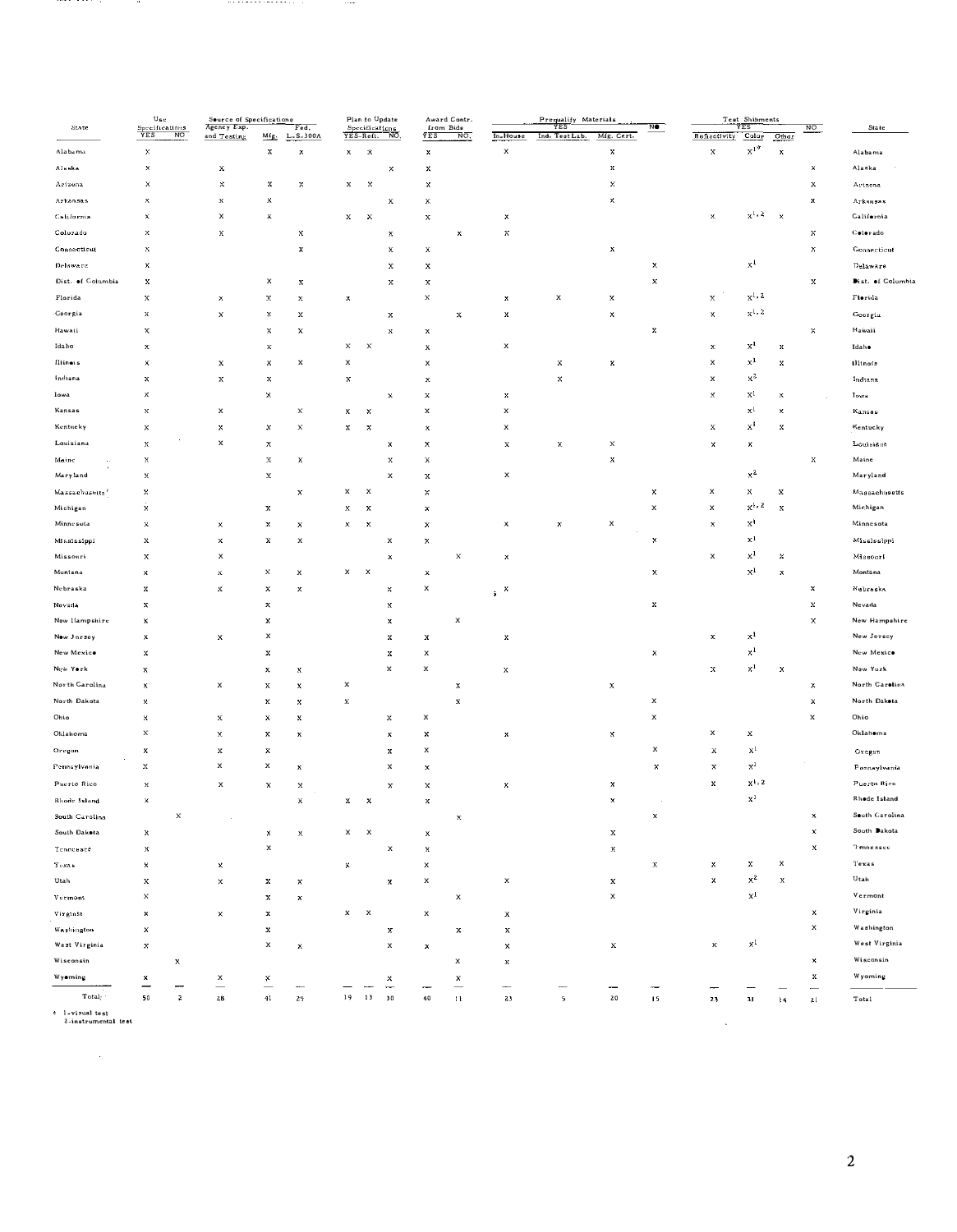$\label{eq:2} \mathcal{L} = \mathcal{L} \left( \mathcal{L} \right) \mathcal{L} \left( \mathcal{L} \right)$  $\label{eq:1} \mathcal{L}_{\text{max}} = \mathcal{L}_{\text{max}} = \mathcal{L}_{\text{max}} = \mathcal{L}_{\text{max}}$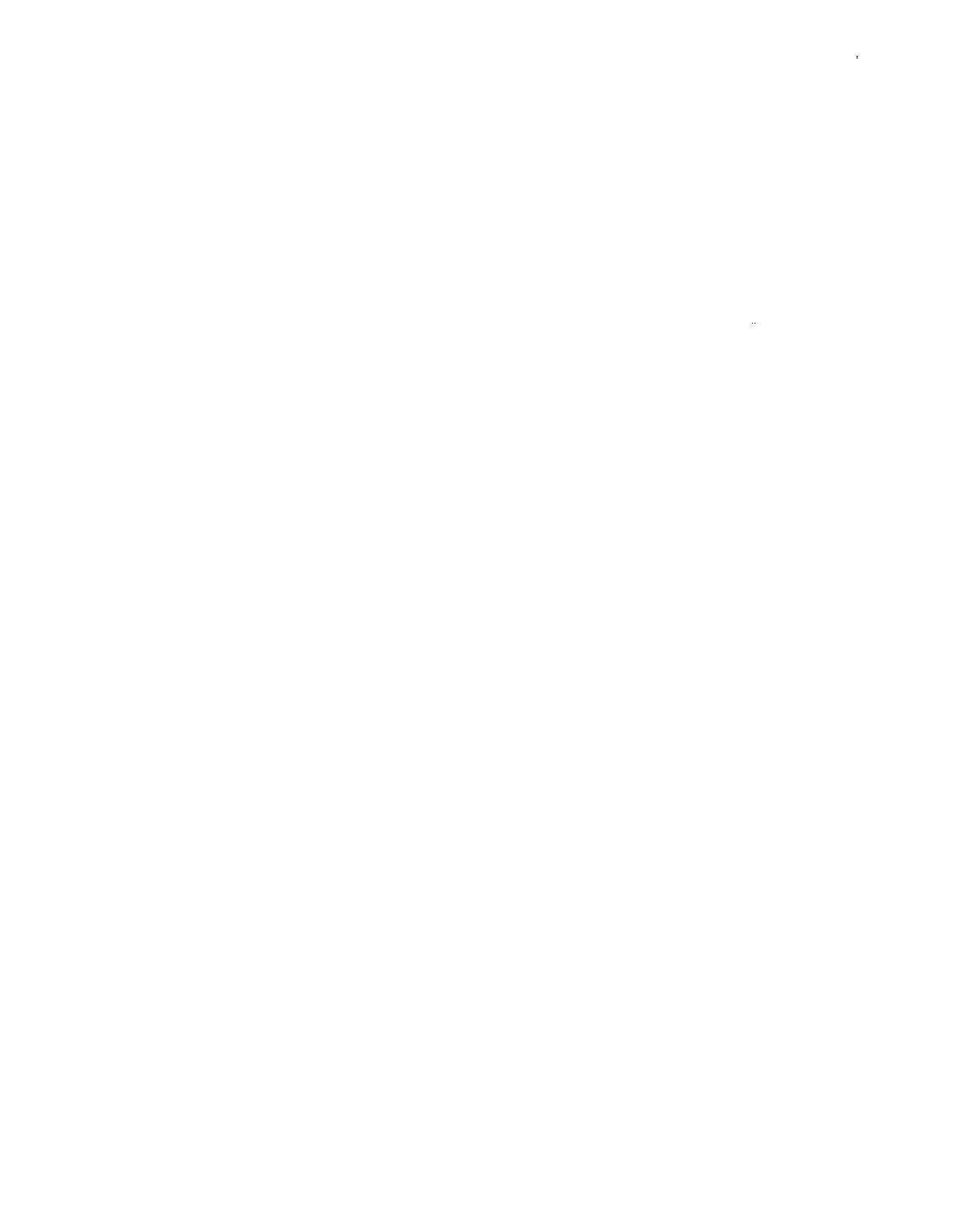|                                                                                                                                           |                |                        |                  |                              | Principle Source of Materials<br>Quantities Purchased (sq. ft.) - Enclosed Lens Type Materials |           |                                |                      |                |                                                 |                    |                        | Other Sources of Recently Purchased Materials |                                                                                       |                             |
|-------------------------------------------------------------------------------------------------------------------------------------------|----------------|------------------------|------------------|------------------------------|------------------------------------------------------------------------------------------------|-----------|--------------------------------|----------------------|----------------|-------------------------------------------------|--------------------|------------------------|-----------------------------------------------|---------------------------------------------------------------------------------------|-----------------------------|
| State                                                                                                                                     | Mfg.           |                        |                  | 1971<br>S. White             |                                                                                                | Yellow    | Green                          | 1972<br>S. White     |                | Manufacturer and/or<br>Trade Name               | Color              | Quantities<br>[aq, n]  | Reasons for<br>Purchase                       | Evaluation or Comments                                                                | State                       |
|                                                                                                                                           |                | Yellow                 | Green            |                              | Blue                                                                                           |           |                                |                      | Blue           |                                                 |                    |                        |                                               |                                                                                       |                             |
| Alabana                                                                                                                                   | ЗM             | 24,750                 | 9,000            | 78,0●0                       |                                                                                                | 34, 350   | 4,500                          | 66,660               |                |                                                 |                    |                        |                                               |                                                                                       | Alabarna                    |
| Alaska                                                                                                                                    | 3 M            | 18,000                 | 1,500            | 12,000                       |                                                                                                | 18,000    | 1,500                          | 12,000               |                |                                                 |                    |                        |                                               |                                                                                       | Alaska                      |
| Arizona                                                                                                                                   | 3M             | 73,400                 | 25,950           | 92,800                       | 400                                                                                            | 74,800    | 34, 350                        | 95,900               | 1,950          |                                                 |                    |                        |                                               |                                                                                       | Arizona                     |
| Arkansas                                                                                                                                  | 3 M            |                        |                  | $(1971 - 72 FY)$             |                                                                                                | 38,550    | 26,228                         | 123,900              | 2,600          |                                                 |                    |                        |                                               |                                                                                       | Arkansas                    |
| California                                                                                                                                | 3 M            |                        |                  | (1971-72 FY)                 |                                                                                                | 83,000    | $\mathbf 0$                    | 97, 400              |                |                                                 |                    |                        |                                               |                                                                                       | Cali fornia                 |
| Colorado                                                                                                                                  | 3M             | 19,500                 | 12,500           | 49,500                       | 1,500                                                                                          | 19,500    | 12,500                         | 49,500               | 1,500          |                                                 |                    |                        |                                               |                                                                                       | Colorado                    |
| Connecticut                                                                                                                               | 3M             | 5,100 yds              | 700 yda          | 3,500 yos                    | 550 yda                                                                                        |           |                                |                      |                |                                                 |                    |                        |                                               |                                                                                       | Connecticut                 |
| Delaware                                                                                                                                  | 3 M            |                        | (total - 75,000) |                              |                                                                                                |           |                                | $(total - 60, 000)$  |                |                                                 |                    |                        |                                               |                                                                                       | Delaware                    |
| Dist. of Columbia                                                                                                                         | 3M             | 2,250                  | 9, 225           | 13,230                       | 1,125                                                                                          | 2,500     | 10,150                         | 14,550               | 1,250          |                                                 |                    |                        |                                               |                                                                                       | Dist. of Columbia           |
| Florida                                                                                                                                   | 3M             |                        |                  | (total - \$300,000 per year) |                                                                                                |           |                                |                      |                | Fasson Products (FasCal)<br>and MACta (MAClite) |                    |                        | \$6,000(appr.) experimental                   |                                                                                       | Florida                     |
| Georgia                                                                                                                                   | 3M             |                        |                  |                              |                                                                                                | 16,200    | 8,400                          | 149,250              | 1,800          |                                                 |                    |                        |                                               |                                                                                       | Georgia                     |
| <b>Hawaii</b>                                                                                                                             | 3M             | 2,250                  | 500              | 2,300                        | 450                                                                                            | 1,350     | 1,200                          | 6,750                | 300            |                                                 |                    |                        |                                               |                                                                                       | Hawaii                      |
| ldaho                                                                                                                                     | 3M             | 20,000                 |                  | 25,000                       | 500                                                                                            | 25, DOD   | 500                            | 35,000               | <b>I</b> , 999 |                                                 |                    |                        |                                               |                                                                                       | Idaho                       |
| Illinois                                                                                                                                  | 3M             | 19,650                 | 35, 850          | 120,600                      | 1,200                                                                                          |           |                                |                      |                | American Docal(Adcolite)                        | orange             | 7,200                  |                                               |                                                                                       | lllinois                    |
| Indiana                                                                                                                                   | 3M             | 42,000                 | 18.000           | 205,000                      | 4,000                                                                                          | 40,000    | 22,000                         | 112,000              | 6,000          |                                                 |                    |                        |                                               |                                                                                       | Indiana                     |
| lowa                                                                                                                                      | 3M             |                        |                  |                              |                                                                                                | 50,000    |                                | 35,000               | 3,000          |                                                 |                    |                        |                                               |                                                                                       | Iowa                        |
| Kansas                                                                                                                                    | 3M             | 28,500                 | 12,600           | <b>BI,750</b>                | 1.050                                                                                          | 18,900    | 36,600                         | 64,650               | 300            |                                                 |                    |                        |                                               |                                                                                       | Kansas                      |
| Kentucky                                                                                                                                  | 3M             | 231, 400               | 1,500            | 233, 345                     | 1,500                                                                                          | 100,645   | 10,000                         | 73,230               | 4,125          |                                                 |                    |                        |                                               |                                                                                       | Kentucky                    |
| Louisiana                                                                                                                                 | 3M             | 89,000                 | 36,025           | 120, 395                     | 1,500                                                                                          | 29,000    | 12,150                         | 54,635               | $\,$ 0         |                                                 |                    |                        |                                               |                                                                                       | Louisiana                   |
| Maine                                                                                                                                     | 3M             | 70,000                 | 5,000            | 25,000                       | 2,500                                                                                          | 75,000    | 8,000                          | 30,000               | 3,000          |                                                 |                    |                        |                                               |                                                                                       | Maino                       |
| Maryland                                                                                                                                  | 3 M            | 15,000                 | 30,000           | 62,000                       |                                                                                                | 24,000    | 30,000                         | 80,000               | 4,000          |                                                 |                    |                        |                                               |                                                                                       | Maryland                    |
| Massachusetts                                                                                                                             | 3M             |                        |                  |                              | (Approximately the same as FY'72)                                                              | 31,950    | 16,950                         | 70, 517              | 2,100          |                                                 |                    |                        |                                               |                                                                                       | Massachusetls               |
| Michigan                                                                                                                                  | 3M             | 37,825                 | 69, 350          | 112,932                      | 7,900                                                                                          | 80,753    | 87, 951                        | 152, 924             | 9,450          | American Decal(Adcolite)                        |                    | a. white, 1,200        | lab tests and                                 | Evaluation incomplete                                                                 | Michigan                    |
| Minnesota                                                                                                                                 | 3M             | 19,425                 | 60,000           | 52,000                       | 4,500                                                                                          | 21,775    | 52, 275                        | 72,675               | 5,400          |                                                 | yellow, green      |                        | experimental                                  |                                                                                       | Minnesota                   |
| Mississippi                                                                                                                               | 3M             |                        |                  |                              |                                                                                                |           |                                |                      |                |                                                 |                    |                        |                                               |                                                                                       | Mississippi                 |
| Missouri                                                                                                                                  | 3M             | 111,900                | 4,80●            | 303, 700                     | 900                                                                                            | 49,500    | 4,200                          | 206, 500             | 9,750          |                                                 |                    |                        |                                               |                                                                                       | Міввоигі                    |
| Montana                                                                                                                                   | 3M             |                        |                  |                              |                                                                                                |           |                                |                      |                |                                                 |                    |                        |                                               |                                                                                       | Montana                     |
| Nobraska                                                                                                                                  | 3M             | 75,000                 | 41,000           | 153,000                      | I,000                                                                                          | 35,000    | 42,000                         | 84,000               | 44,000         | American Decal(Adcolite)                        |                    |                        | test samples experimental                     | Rated comparable to 3M                                                                | Nebraska                    |
| Nevada                                                                                                                                    | 3M             | 17,000                 | 22,000           | 22,000                       | 2,000                                                                                          | 17,000    | 22,000                         | 22,000               | 2,000          |                                                 |                    |                        |                                               | Commercial Grade                                                                      | Nevaria                     |
| New Hampshire                                                                                                                             | 3M             |                        |                  |                              |                                                                                                | 34,050    | 7,800                          | 29,225               | 825            |                                                 |                    |                        |                                               |                                                                                       | New Hampshire               |
| New Jersey                                                                                                                                | 3M             | 25,875                 | 1,200            | 63,500                       | 1,300                                                                                          | 19,875    |                                | 50,400               | 375            |                                                 |                    |                        |                                               |                                                                                       | New Jersey                  |
| New Mexico                                                                                                                                | 3M             |                        |                  |                              |                                                                                                |           |                                |                      |                |                                                 |                    |                        |                                               |                                                                                       | New Mexico                  |
| New York                                                                                                                                  | 3M             | 121,000                | 22,000           | 125,000                      | 2,000                                                                                          | 7.000     | 19,000                         | 139,000              | 4,000          |                                                 |                    |                        |                                               |                                                                                       | New York                    |
| North Carolina                                                                                                                            | 3 M            | 201,250                | 143,750          | 28,750                       | 201,250                                                                                        | 222, 275  | 158,120                        | 30, 200              | 222, 275       | American Decal(Adcolite)                        | yellow.            | 6,000                  |                                               |                                                                                       | North Carolina              |
| North Dakota                                                                                                                              | 3 M            |                        |                  |                              |                                                                                                |           |                                |                      |                | Sun Chemical (Sun-Lite)                         | s. white           | 6,000                  |                                               |                                                                                       | North Dakota                |
| Ohio                                                                                                                                      | 3 M            |                        |                  | $(1971 - 72$ FY Combined)    |                                                                                                | 250,000   | 60,000                         | 400,000              | 25,000         | MACtac (MAClite)                                | green, orange, 240 |                        | experimental                                  | Haven't had time to                                                                   | Ohio                        |
|                                                                                                                                           | 3 M            |                        |                  |                              |                                                                                                |           |                                |                      |                |                                                 | yellow, silver     |                        |                                               | evaluate                                                                              | Oklahoma                    |
| Oklahoma<br>Oregon                                                                                                                        | 3M             | 36, 149                | 42, 336          | 14,550                       | 304                                                                                            | 12,750    | 27, 713                        | 7,800                | 942            |                                                 |                    |                        |                                               |                                                                                       | Oregon                      |
|                                                                                                                                           |                |                        |                  |                              |                                                                                                |           |                                |                      |                |                                                 |                    |                        |                                               |                                                                                       |                             |
| Pennsylvania                                                                                                                              | 3M             |                        |                  | $(YY 71 + FY 72)$            |                                                                                                | 310, 875  | 31,875                         | 300, 975             | 3,000          |                                                 |                    |                        |                                               |                                                                                       | Pennsylvania<br>Puerto Rico |
| Puerto Rico                                                                                                                               | 3M             | 600                    |                  | 6,300                        | 3,600                                                                                          | 11, 250   | 26,100                         | 34,800               |                |                                                 |                    |                        |                                               |                                                                                       | Rhode Island                |
| Rhode Island                                                                                                                              | 3M             | 1,000                  | 3,000            | 3,000                        | 1,000                                                                                          |           |                                |                      |                |                                                 |                    |                        |                                               |                                                                                       |                             |
| South Carolina                                                                                                                            | 3M             | 6,000                  | 300              | 23, 175                      | 2,100                                                                                          | 3,000     | 900                            | 19,650               |                |                                                 |                    |                        |                                               |                                                                                       | South Carolina              |
| South Dakota                                                                                                                              | 3M             | 7,500                  | 6,000            | 13,500                       | 300                                                                                            | 9,000     | 7,500                          | 15,000               | 600            |                                                 |                    |                        |                                               |                                                                                       | South Dakota                |
| Tennessee                                                                                                                                 | 3M             |                        |                  |                              |                                                                                                |           | {Total : 16,278 in all colors} |                      |                |                                                 |                    |                        |                                               |                                                                                       | Tennessee                   |
| Texas                                                                                                                                     |                | 3M & Am. Decal 40, 000 | 20,000           | 80,000 <sup>*</sup>          | 10,000                                                                                         | 30,000    | 17,000                         | 60,000               | 5,000          | American Decal(Adcollte)                        | red                | Prepared<br>sign faces | regular neago                                 |                                                                                       | Texas                       |
| Utah                                                                                                                                      | 3M             | 16,575                 | 1,650            | 24, 577                      | 975                                                                                            | 6,580     | 5,325                          | 20, 240              | 600            |                                                 |                    |                        |                                               |                                                                                       | Utah                        |
| Vermont                                                                                                                                   | 3M             |                        | (Total<br>$\sim$ |                              | 12,670 sq. ft. both years)                                                                     |           |                                |                      |                | Sun Chemical (Sun_Lite)                         | s. white           | 150                    | experimental                                  | Satisfactory performance                                                              | Vermont                     |
| Virginta                                                                                                                                  | 3 M            | 113,700                | 44,850           | 199.875                      | 9,000                                                                                          | 85, 275   | 33.638                         | 149,907              | 149,907        | American Decal (Adcollte)                       | s. white           | 2 rolls                | experimental                                  | Tests in progress                                                                     | Virginia                    |
| Washington                                                                                                                                | 3M             | 3,870                  | 8,380            | 11,018                       | 3,002                                                                                          | 6,900     | 8, 533                         | 9,200                | 1,710          |                                                 |                    |                        |                                               |                                                                                       | Washington                  |
| West Virginia                                                                                                                             | 3 <sub>M</sub> | 50,000                 | 5,000            | 50,000                       | 1,000                                                                                          | 65,000    | 10,000                         | 65,000               | 1,000          | American Decal(Adcolite)                        | orange             | l roll                 | experimental                                  | Not yet evaluated                                                                     | West Virginia               |
| Wisconsin                                                                                                                                 | 3M             | 16,200                 | 7,920            | 53,820                       | 1,800                                                                                          | 13, 350   | 8, 312                         | 126,712              | 5,062          | American Deca) (Adcolite)                       | orange             | 3,150                  | experimental                                  | Not satisfier. Material is<br>non-uniform, poor quality<br>control. Delivery is slow, | Wisconsin                   |
| Wyoming                                                                                                                                   | 3M             | <b>B, ●00</b>          | 56,000           | 13,600                       | 3,000                                                                                          | 9,000     | 57,000                         | 15,000               | 1,000          |                                                 |                    |                        |                                               |                                                                                       | Wyoming                     |
| Total:<br>(Note: Total = quantities<br>identified by year and<br>color only)<br>@ Mostly American Decal & Mfg. Co.<br>(Adcolite) material |                | 1,450,869              |                  | 713, 436 2, 775, 342         | 263,656                                                                                        | 1,215,253 |                                | 800, 529 2, 109, 968 | 344, 314       |                                                 |                    | $\alpha$               |                                               |                                                                                       |                             |

and the company of the company of the company of the company of the company of the company of the company of the company of the company of the company of the company of the company of the company of the company of the comp

 $\mathcal{A}^{\text{max}}_{\text{max}}$ 

i i Parr

n na ara-tha am meire n

e me

アイナスト

. <del>.</del> . . . . . . . . .

anyong sa " The come "Pateticities"

 $\sim$  10  $\pm$  10  $\pm$  10  $\pm$ 

. . . . **.** . . . . . .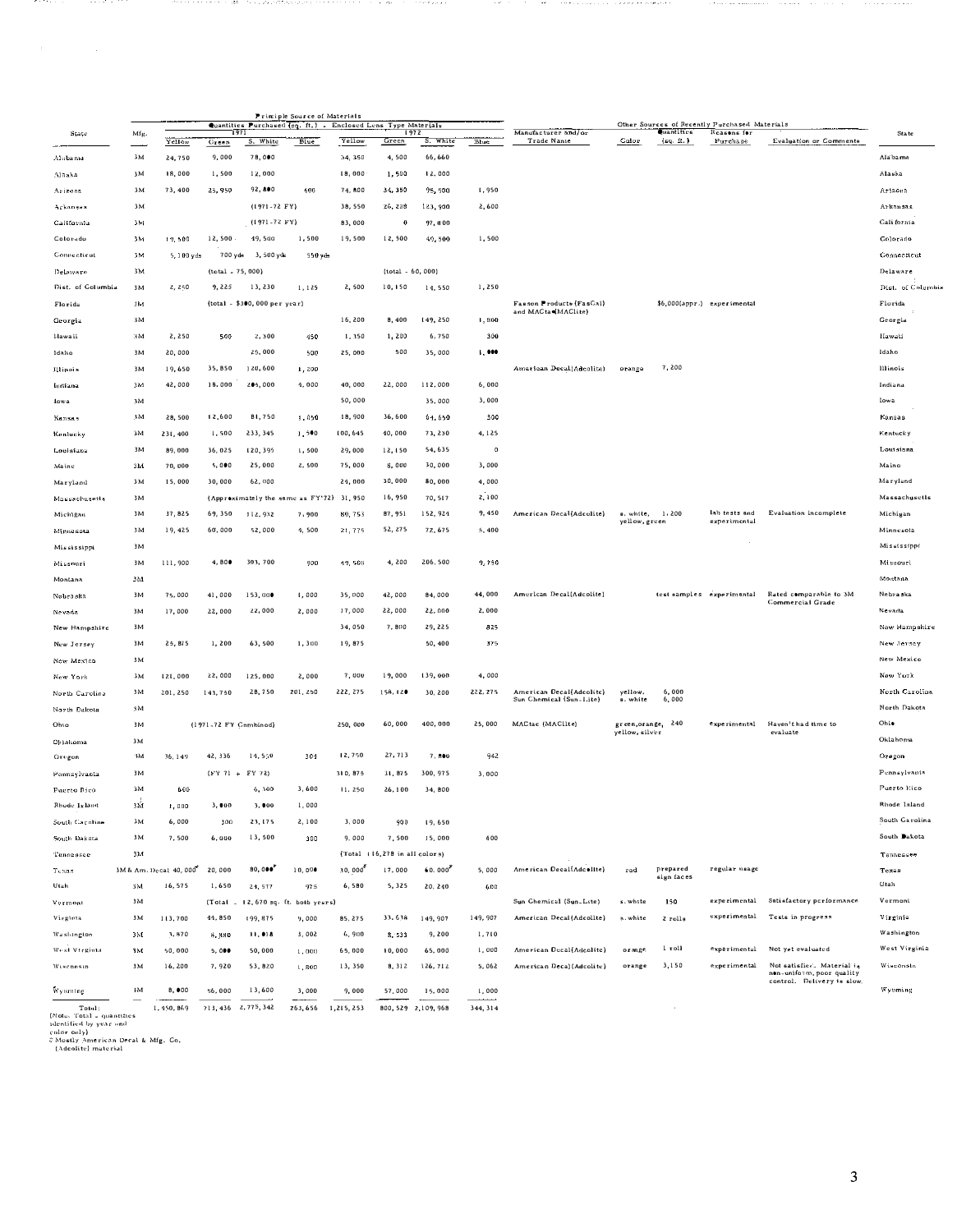n bandisi sa salah 1980 - Palis Perengah Mu

and the contract of the contract of

and the state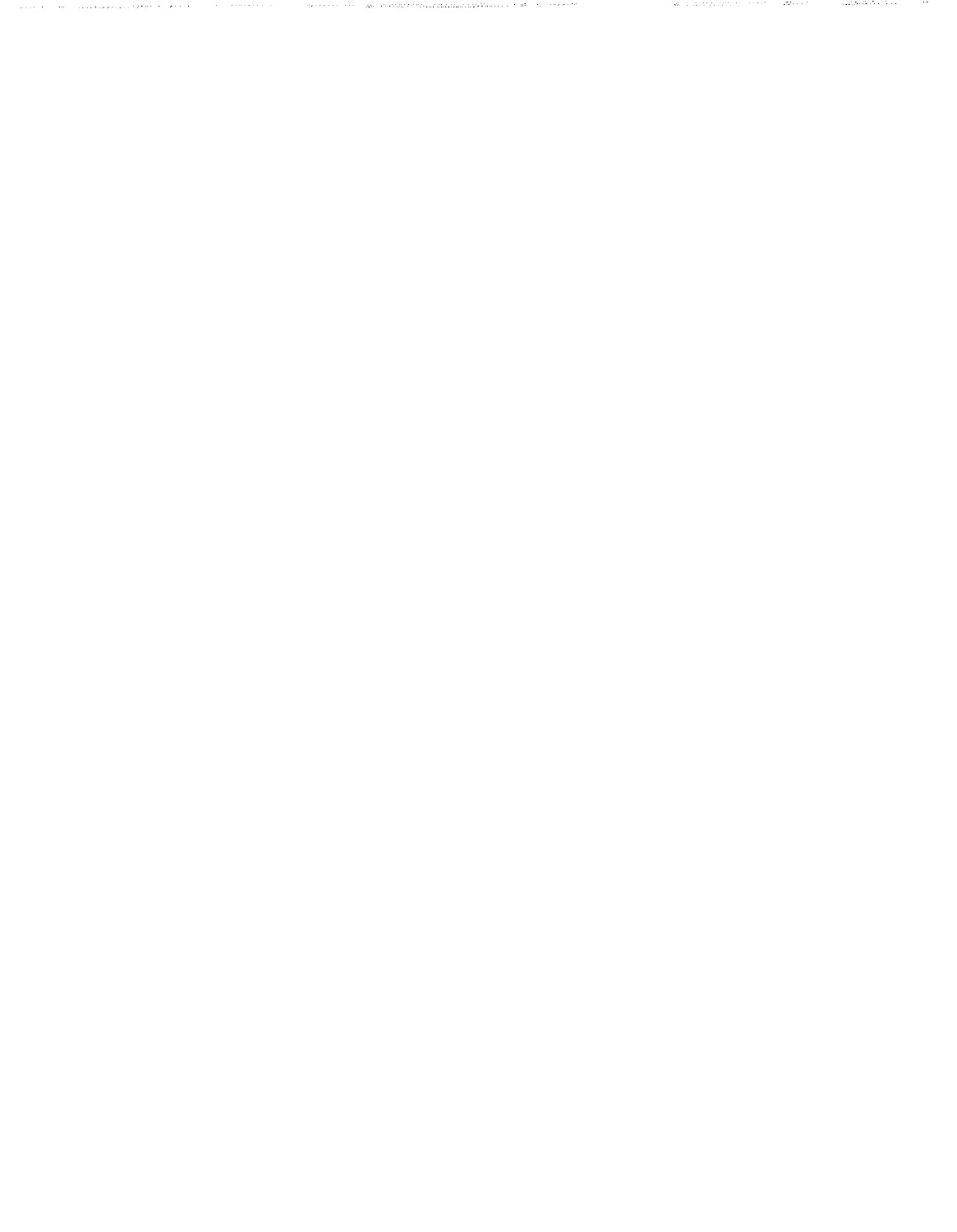|                   |                | Need for Materials Equal or Brighter            |           |                     |                     | High-Intensity Materials          |                              |                  | Illuminate Overhead Signs |                 |                    |
|-------------------|----------------|-------------------------------------------------|-----------|---------------------|---------------------|-----------------------------------|------------------------------|------------------|---------------------------|-----------------|--------------------|
| State             |                | Than High-Intensity Scolchlite<br>$YES - Using$ | NQ        | Using               | S. White            | 1972 Purchases (sq. ft.)<br>Gruen | Other                        | YES              | NO                        | Mate rials Used | State              |
| Alabama           |                |                                                 | х         | Ycs(llmited)        | 1,575               |                                   | 2.850-yellow                 | x                |                           |                 | Alabama            |
| Alaska            |                |                                                 | х         |                     |                     |                                   |                              | x                |                           |                 | Alaska             |
| Arizona           | x              | Yes                                             |           |                     | interstate          | interetate                        |                              | x                | few                       | high_intensity  | Arizona            |
| Arkansas          | х              | Yes                                             |           |                     | 2.100               |                                   | 600-yellow                   | x                |                           |                 | Arkansas           |
| California        |                |                                                 | х         | Yes (experimental)  | limited             |                                   |                              | x                |                           |                 | California         |
| Colorado          | х              | Yes                                             |           |                     | 1,500               |                                   |                              | x                |                           |                 | Colorado           |
| Connecticut       |                |                                                 | х         | N.                  |                     |                                   |                              | x                |                           |                 | Connecticut        |
| Delaware          | x              | Yes                                             |           |                     |                     | (total-6, 000 sq. ft.)            |                              | x                |                           |                 | <b>D</b> claware   |
| Dist. of Columbia | x              | Yes                                             |           |                     |                     |                                   | stop signs, etc.             | x                |                           |                 | Dist. of Columbia  |
| Florida           | x              | Yes(legend)                                     |           |                     | legend              |                                   |                              | x                |                           |                 | Florida            |
| Georgia           | x              | Yes                                             |           |                     | legend              |                                   |                              | x                |                           |                 | Georgia            |
| Hawaii            |                |                                                 | х         | No                  |                     |                                   |                              | х                |                           |                 | Hawaii             |
| Idaho             |                |                                                 | х         | No                  |                     |                                   |                              | х                |                           |                 | Idabe              |
| Illinois          |                |                                                 | x         | Yes                 | legend              |                                   | route shields                | х                |                           |                 | <b>Illinois</b>    |
| Indiana           | x              | Yes                                             |           |                     | 81,000              | 3,000                             |                              | occasionally     |                           |                 | Indiana            |
| Iowa              |                |                                                 | х         | Yes                 | 10,000              | 20,000                            |                              |                  | x                         | high-intensity  | Iewa               |
| Kansas            |                |                                                 | х         | No                  |                     |                                   |                              | x                |                           |                 | Kansas             |
| Kentucky          | х              | Yes                                             |           |                     | Yes                 | Yesparkway                        |                              | x                |                           |                 | Kentucky           |
| Louisiana         | ×              | Yes (overhead                                   |           |                     | Yes_since           | signing)<br>Yes                   |                              | x                |                           |                 | Louisiana          |
| Maine             |                | and shoulder signs)                             | х         | N.                  | 1968                |                                   |                              | x                | X                         | button legend   | Maine              |
| Maryland          |                |                                                 | х         | Yes(limited)        | 1,200               |                                   |                              | х                |                           |                 | Maryland           |
| Magaachusetts     | х              | Yes(experimental)                               |           |                     |                     |                                   |                              | x                | х                         | button legend   | Massachusetts      |
| Michigan          |                |                                                 | х         | Yes(overhead)       | 9,200               |                                   | 7,240(1971) 150-yellow(1971) | x                | few                       | high-intensity  | Michigan           |
| Minnesota         |                |                                                 | х         | Yes(legend)         | 2,100               |                                   |                              | х                | few                       | high-intensity  | Missesota          |
| Mississippi       |                |                                                 |           |                     |                     |                                   |                              | few              | x                         | button legend   | Mississippi        |
| Missouri          |                |                                                 | х         | No                  |                     |                                   |                              | x                |                           |                 | Missouri           |
| Montana           |                |                                                 | x         | Yes(safety signing) |                     |                                   |                              | х                |                           |                 | Montana            |
| Nebraska          | x              | Yes                                             |           |                     | interstate          | interstate                        |                              | х                |                           |                 | Nebraska           |
| Nevada            |                |                                                 | x         | Yes(logend)         | 1,500               |                                   |                              | х                |                           |                 | Nevada             |
| New Hampshire     |                |                                                 | x         | No                  |                     |                                   |                              | х                | few                       | button legend   | New Hampshire      |
| New Jersey        |                |                                                 | $x \cdot$ | Yes(experimental)   |                     |                                   |                              | х                |                           |                 | New Jersey         |
| New Mexico        | x              | Yes(legend)                                     |           |                     | $\mathbf{H}$        |                                   |                              | x                |                           |                 | Now Mexico         |
| New York          | x              | Yee(experimental)                               |           |                     | limited             | limited                           |                              | few              | ×                         | button legend   | Now Yrek           |
| North Carolina    |                |                                                 | х         | Yes(oxperimental)   | limited             | limited                           |                              | x                | х                         | high-intensity  | North Carolina     |
| North Dakota      | x              | Yes(interstate)                                 |           |                     | guide signs         | offset signs                      |                              | rural            | x                         |                 | North Dakota       |
| Ohio              |                |                                                 | х         | Yes(experimental)   |                     |                                   |                              | $\mathbf x$      |                           |                 | Ohio               |
| Oklahoma          | х              | No                                              |           |                     |                     |                                   |                              | x                | $_{\rm q\,cm}$ e          |                 | Oklahoma           |
| Oregan            |                |                                                 | x         | Yes(limited)        | illum.              | red                               |                              | х                |                           |                 | Oregan             |
| Pennsylvania      |                |                                                 | х         | No                  | overhead signs      |                                   |                              | ×                |                           |                 | Pennsylvania       |
| Puerto Rico       | x              | No                                              |           |                     |                     |                                   |                              | x                |                           |                 | <b>Puerto Rico</b> |
| Rhode Islund      | x              | No                                              |           |                     |                     |                                   |                              | interchanges     |                           |                 | Rhodo Island       |
| South Carolina    |                |                                                 | х         | N.                  |                     |                                   |                              | $_{\text{same}}$ | x                         | button legend   | South Carolina     |
| South Dakota      | x              | Yes(limlted)                                    |           |                     | 600                 | 2,400                             |                              |                  | х                         | high-intensity  | South Dakota       |
| Tennessoo         | x              | Yes                                             |           |                     | (total 95,000       |                                   |                              | some             | х                         | high-intensity  | Tennessee          |
|                   |                |                                                 | x         | No                  | s. white and green) |                                   |                              | x                |                           |                 | Texas              |
| Toxas<br>Utah     |                |                                                 |           |                     |                     |                                   |                              | x                |                           |                 | Utah               |
| Vermont           |                |                                                 | x         | No                  |                     |                                   |                              |                  | x                         | button legend   | Vermont            |
| Virginia          | ×              | Yes(interstate)                                 |           |                     |                     |                                   |                              | х                |                           |                 | Virginia           |
| Washington        | $\mathbf x$    | No                                              |           |                     |                     |                                   |                              | х                |                           |                 | Washington         |
| West Virginia     | $\pmb{\times}$ | Yes                                             |           |                     |                     |                                   |                              | х                |                           |                 | West Virginia      |
|                   | х              | Yes(experimental)                               |           |                     | 375                 |                                   | Red & orange                 | х                | x                         | button lege-nd  | Wisconsin          |
| Wisconsin         |                | Yes(legend)                                     |           |                     |                     |                                   |                              | x                |                           |                 | Wyoming            |
| Wyoming           | 24             | $Y \epsilon 8 - 21$                             | 25        | Yea.13              |                     |                                   |                              |                  |                           |                 |                    |
| Total:            |                | N <sub>0</sub>                                  |           | $No - I1$           |                     |                                   |                              |                  |                           |                 |                    |

the contract of the company of the contract of the contract of the contract of the contract of the contract of

a shi ne matsayin

a serikata di San

a stredig para partido de 1980.<br>Notas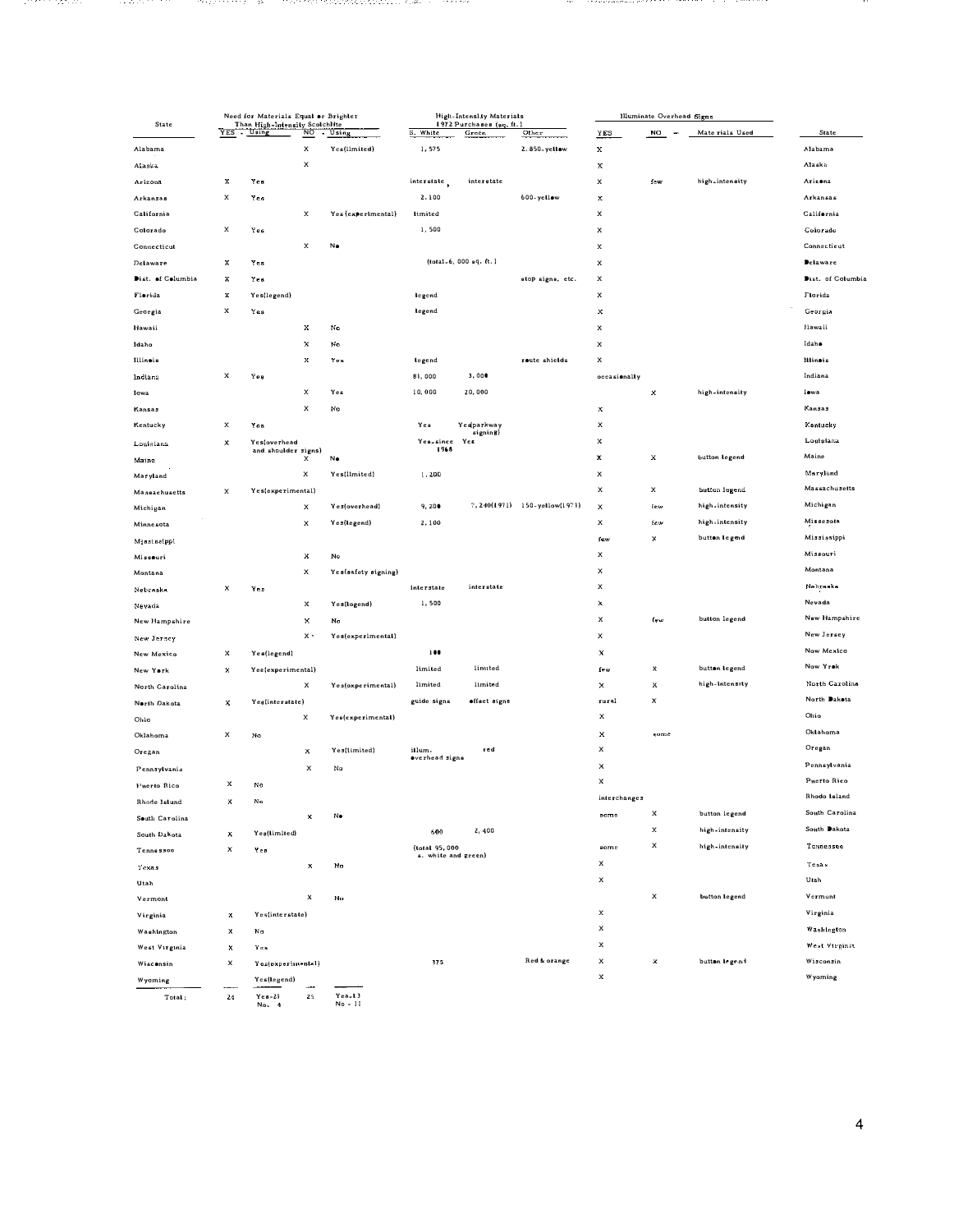$\alpha$  , and  $\alpha$  , and  $\alpha$  , and  $\alpha$  , and  $\alpha$  , and  $\alpha$  , and  $\alpha$  and  $\alpha$  , and  $\alpha$ and the company of the company of the - Abs. and the production of the transit different of a serengan penganjuruhan penganjuruhan per  $\label{eq:1} \frac{1}{\sqrt{2\pi}}\sum_{i=1}^n\frac{1}{\sqrt{2\pi}}\sum_{i=1}^n\frac{1}{\sqrt{2\pi}}\sum_{i=1}^n\frac{1}{\sqrt{2\pi}}\sum_{i=1}^n\frac{1}{\sqrt{2\pi}}\sum_{i=1}^n\frac{1}{\sqrt{2\pi}}\sum_{i=1}^n\frac{1}{\sqrt{2\pi}}\sum_{i=1}^n\frac{1}{\sqrt{2\pi}}\sum_{i=1}^n\frac{1}{\sqrt{2\pi}}\sum_{i=1}^n\frac{1}{\sqrt{2\pi}}\sum_{i=1}^n\frac{$ 

the community of the community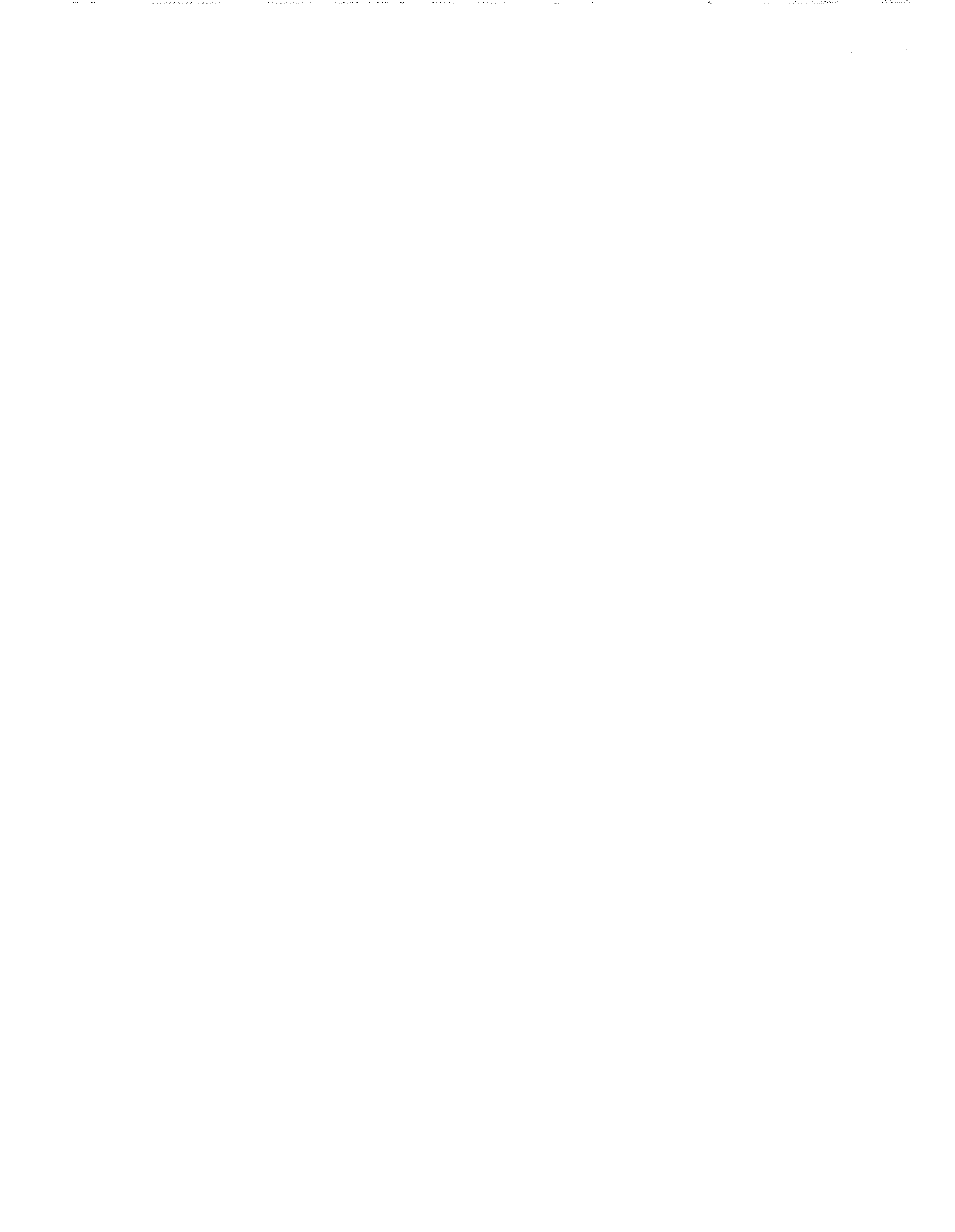Responses to Question 8: Do you have any specific comments on specifications for reflective sheeting, durability of materials used, and manufacturers of reflective sheeting?

| State         | Comments                                                                                                                                                                                                                                                                                                                    |
|---------------|-----------------------------------------------------------------------------------------------------------------------------------------------------------------------------------------------------------------------------------------------------------------------------------------------------------------------------|
| Alaska        | Existing sheeting has performed well on existing installations.                                                                                                                                                                                                                                                             |
| Arizona       | We would like to see a uniform policy of determing the color of<br>reflective sheeting other than the present visual charts. We also<br>believe that there is a need to fix a national policy on the minimum<br>reflective brightness of reflective sheeting.                                                               |
| Connecticut   | Generally, the Department is satisfied with the 3M reflective product.<br>Although we feel certain improvements should be made in respect to<br>life expectancy of the reflective sheeting, we plan to continue using<br>this material until the superior product is marketed.                                              |
| Idaho         | Would like to see other manufacturers supply materials equal to<br>3M products.                                                                                                                                                                                                                                             |
| Iowa          | We like the encapsulated sheeting because of its reflectance when the<br>temperature is below the dew point.                                                                                                                                                                                                                |
| Maryland      | Experience indicates that in certain cases the reflective sheetings are<br>damaged by moisture. Need for the development of standards to measure<br>resistance to moisture penetration is therefore emphasized.                                                                                                             |
| Massachusetts | We are hoping that more competitive bidding will arise in the area of<br>reflective sheeting.                                                                                                                                                                                                                               |
| Michigan      | (a) Generally, specifications delineate quality control of materials<br>currently being manufactured in lieu of needed performance in the field.                                                                                                                                                                            |
|               | (b) Durability is not tied down to any specific reflectivity at end of life.                                                                                                                                                                                                                                                |
| Minnesota     | To date we have accepted only 3M Company material. Only problem<br>has been winter-time cold cracking which is peculiar to parts of<br>Minnesota and Wisconsin due to temperature-humidity conditions.<br>Some changes may be necessary to insure quality of competitive<br>materials which may be appearing on the market. |
| Nebraska      | Use of reflective sheeting generally satisfactory. Some problems<br>have occured with material and fabrication techniques. It is believed<br>that most of these problems have or can be resolved.                                                                                                                           |
| New York      | Would like to see more acceptable products,                                                                                                                                                                                                                                                                                 |
| Vermont       | The durability of the reflective sheeting we are using is very good.<br>We feel that the reflectivity for background use is more than ample.<br>We do not use reflective sheeting for legends.                                                                                                                              |
| Virginia      | It is possible that the ARBA-AASHO Joint Committee, Task Force No. 7<br>which is working on proposed reflective sheeting (specification), will<br>come up with a better specification than Federal Specification L-S-300 A<br>which is used in part and referenced to in manufacturers' specifications.                     |
| Wyoming       | We have only dealt with 3M Company and had very good luck.                                                                                                                                                                                                                                                                  |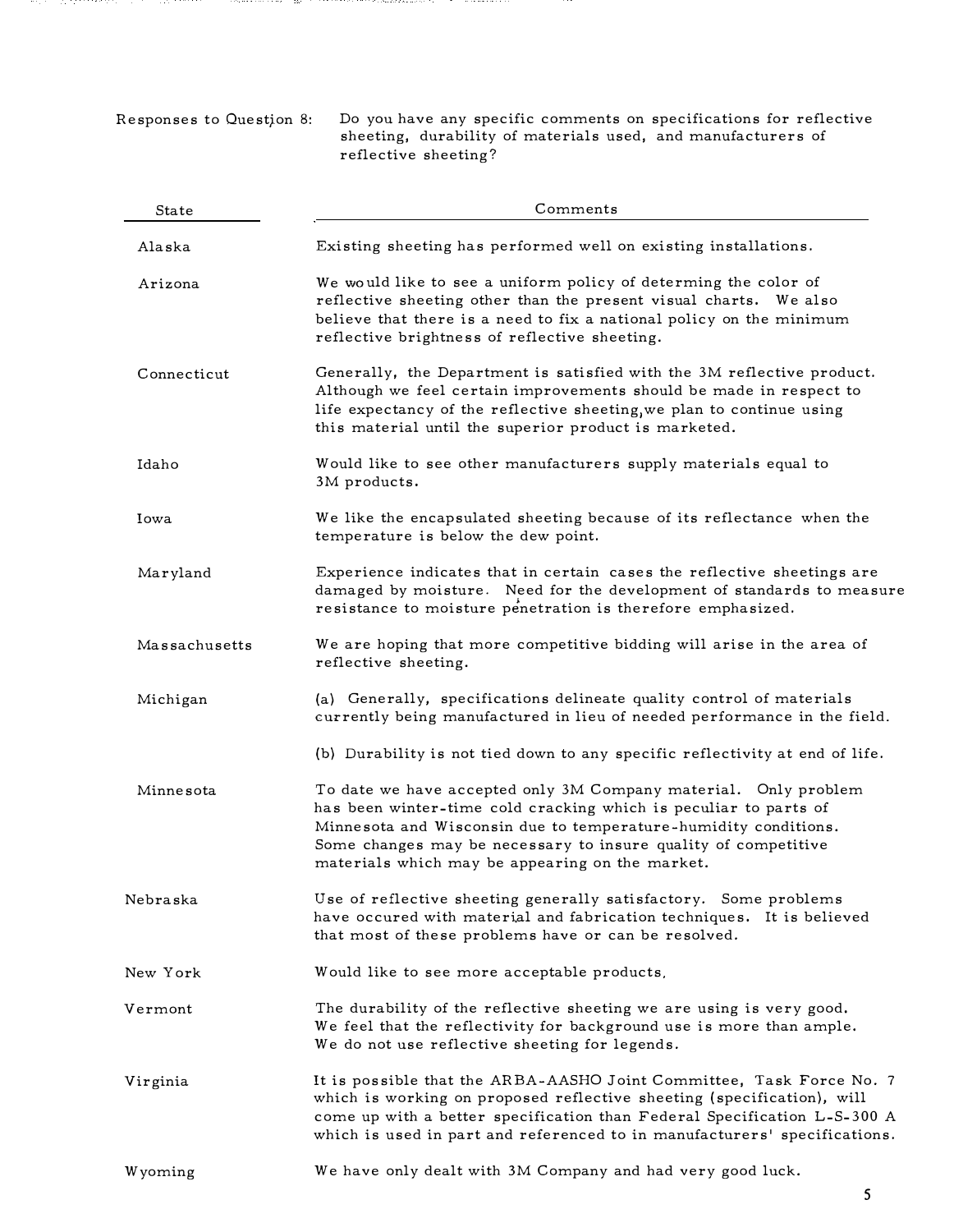.........

 $\label{eq:3.1} \eta_{\rm eff} = \frac{1}{\eta_{\rm eff}} \frac{1}{\eta_{\rm eff}} \frac{1}{\eta_{\rm eff}} \frac{1}{\eta_{\rm eff}} \frac{1}{\eta_{\rm eff}} \frac{1}{\eta_{\rm eff}} \frac{1}{\eta_{\rm eff}} \frac{1}{\eta_{\rm eff}} \frac{1}{\eta_{\rm eff}} \frac{1}{\eta_{\rm eff}} \frac{1}{\eta_{\rm eff}} \frac{1}{\eta_{\rm eff}} \frac{1}{\eta_{\rm eff}} \frac{1}{\eta_{\rm eff}} \frac{1}{\eta_{\rm eff}} \frac{1}{\eta_{\rm eff}} \frac{1}{\eta_{\rm eff$ 

 $\label{eq:2.1} \frac{1}{\sqrt{2\pi}}\int_{\mathbb{R}^3}\frac{1}{\sqrt{2\pi}}\int_{\mathbb{R}^3}\frac{1}{\sqrt{2\pi}}\int_{\mathbb{R}^3}\frac{1}{\sqrt{2\pi}}\int_{\mathbb{R}^3}\frac{1}{\sqrt{2\pi}}\int_{\mathbb{R}^3}\frac{1}{\sqrt{2\pi}}\int_{\mathbb{R}^3}\frac{1}{\sqrt{2\pi}}\int_{\mathbb{R}^3}\frac{1}{\sqrt{2\pi}}\int_{\mathbb{R}^3}\frac{1}{\sqrt{2\pi}}\int_{\mathbb{R}^3}\frac{1$ 

a sa na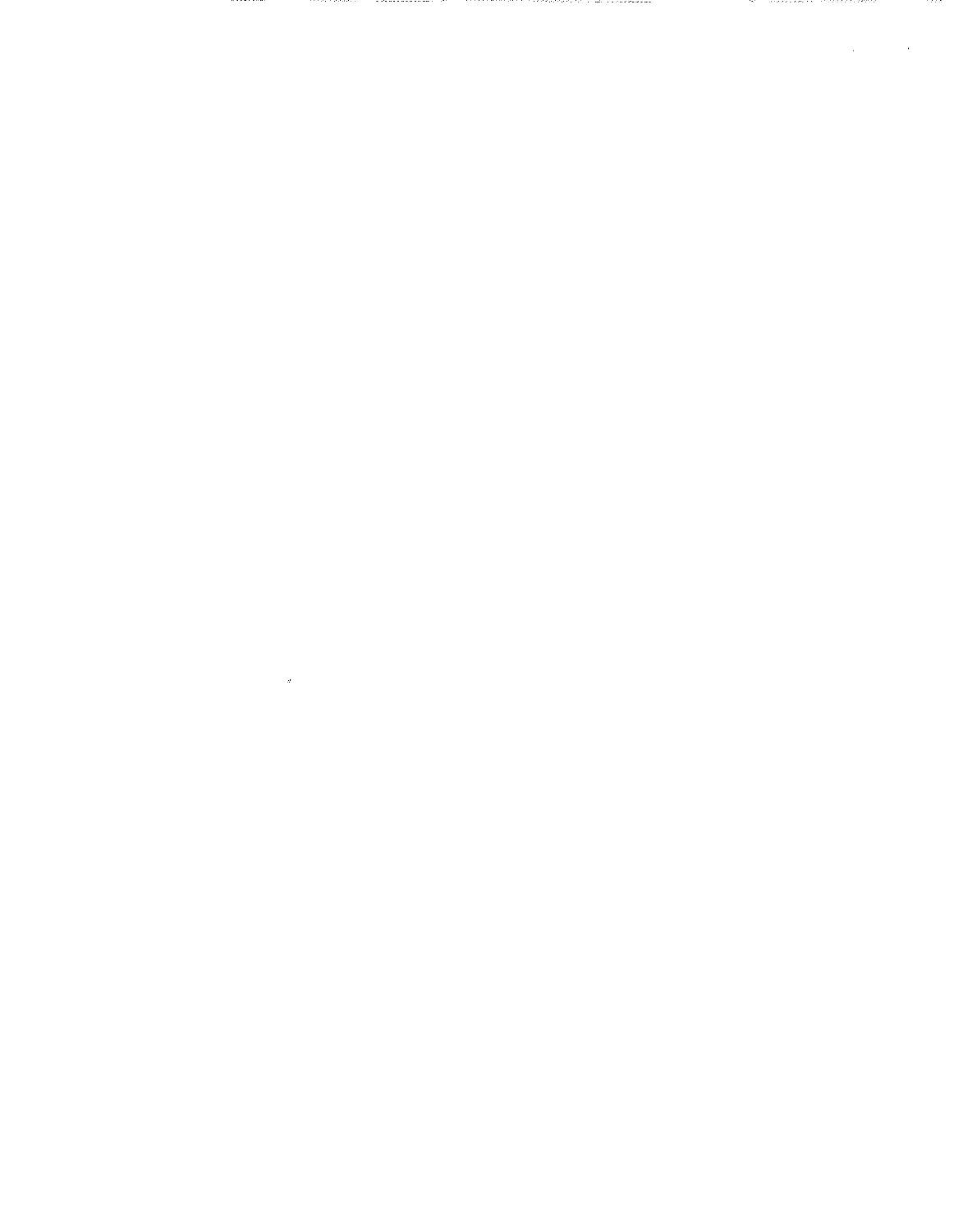# APPENDIX

5 B

e e statutut zi

-22

 $\bar{1}$ 

-9.5999

 $\mathcal{H}^{\text{max}}_{\text{max}}$  and  $\mathcal{H}^{\text{max}}_{\text{max}}$ 

- ಭಾರತ

i sa katika Ta

77 H S

 $\bar{\bar{z}}$ 

# Questionnaire on

Reflective Sheeting for Highway Signs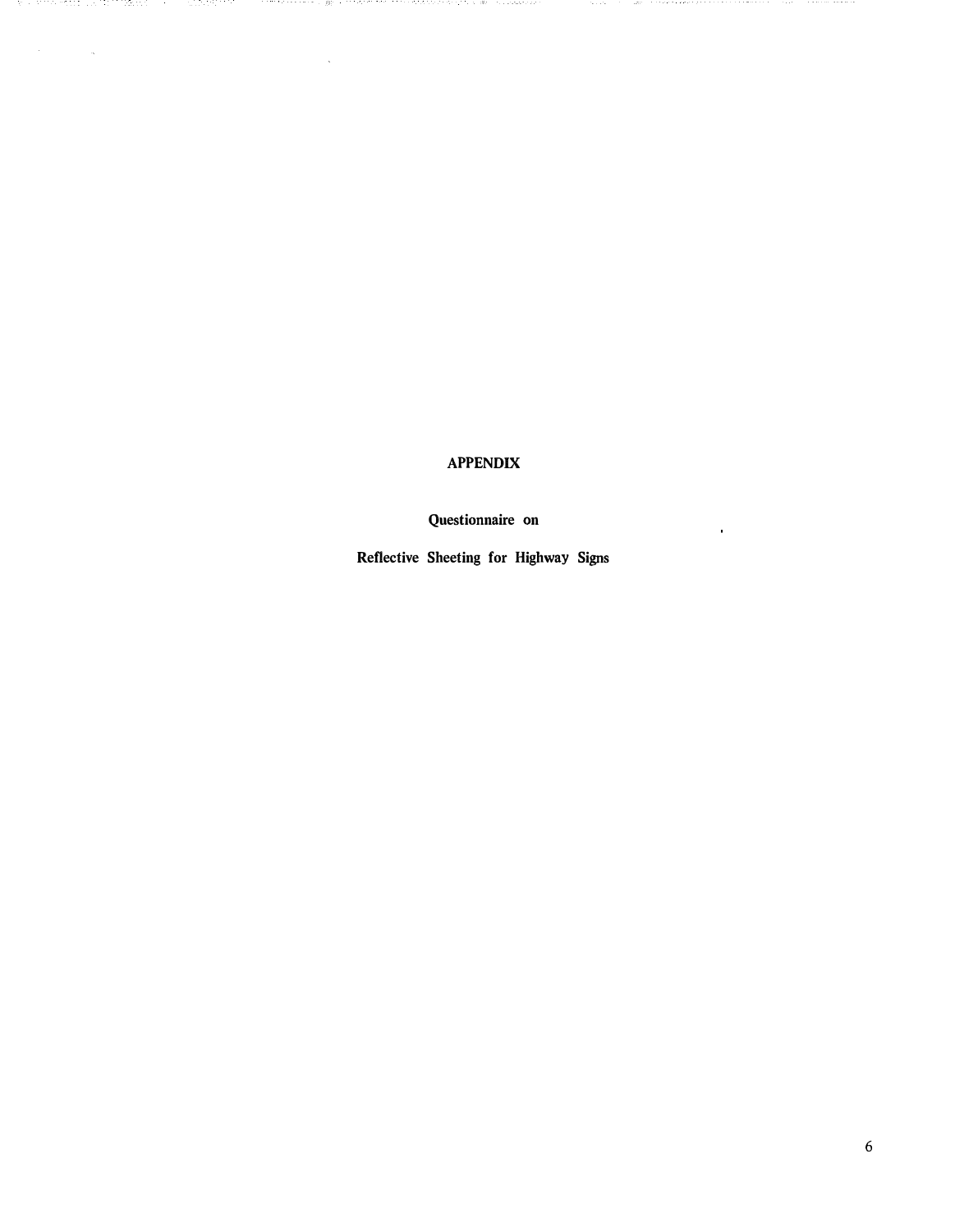**Continued States** 

**HARANTA DI** 

a da 1980 a contra propinsi Antonio

a a 19 de abrilho de la Calaca de Se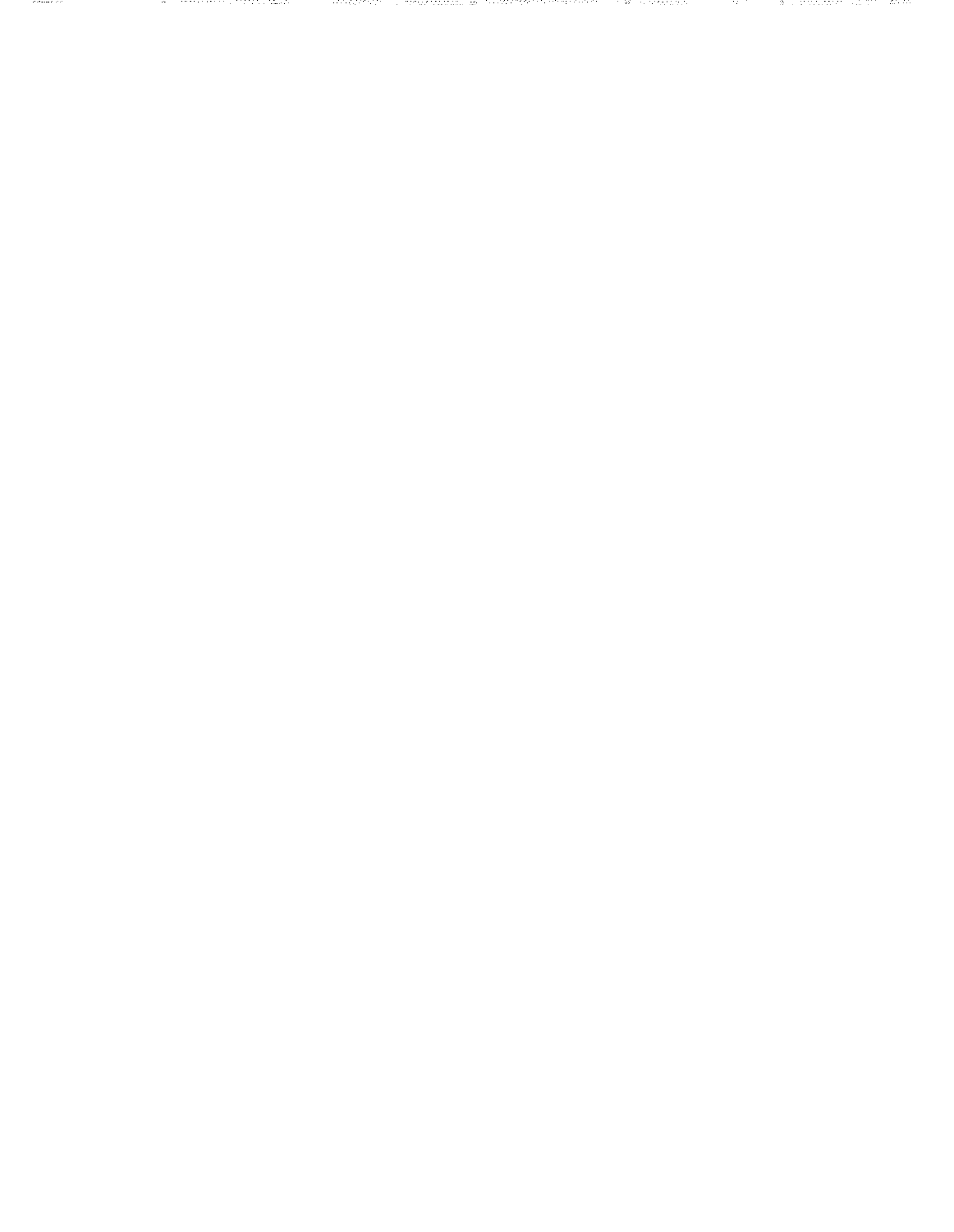## QUESTIONNAIRE KENTUCKY DEPARTMENT OF HIGHWAYS

## REFLECTIVE SHEETING FOR HIGHWAY SIGNS

l. (a) Do you use specifications (reflectivity, durability, color, etc.) in purchasing reflective sheeting? Yes No  $\blacksquare$ 

> If you purchase by specifications, please attach a copy of your specifications.

(b) If yes in (a) above, please indicate the source of your specifica tions:

\_\_\_\_\_\_\_\_\_\_\_(1) Established on the basis of agency's experience and testing of available materials.

----- (2) Manufacturers specifications

Which specification(s):

- (3) Federal Specification L-S-300 A or portions there of. Cite which parts:
- (4) Combination of items (1) (2)  $(3)$  .
- (c) If yes in (a) above, are you planning to update or to amend your specifications in the near future? Yes No No  $\cdot$

Which features (reflectivity, durability, etc.)?:

(d) If no in (a) above, are you in process of developing or establishing, or considering so, specification requirements? Yes No .

| If yes, by what means?       |         |         |  |
|------------------------------|---------|---------|--|
| Item $b-1$                   |         |         |  |
| Item $b-2$                   |         |         |  |
| Item $b-3$                   |         |         |  |
| Combination of items $(b-1)$ | $(b-2)$ | $(b-3)$ |  |

7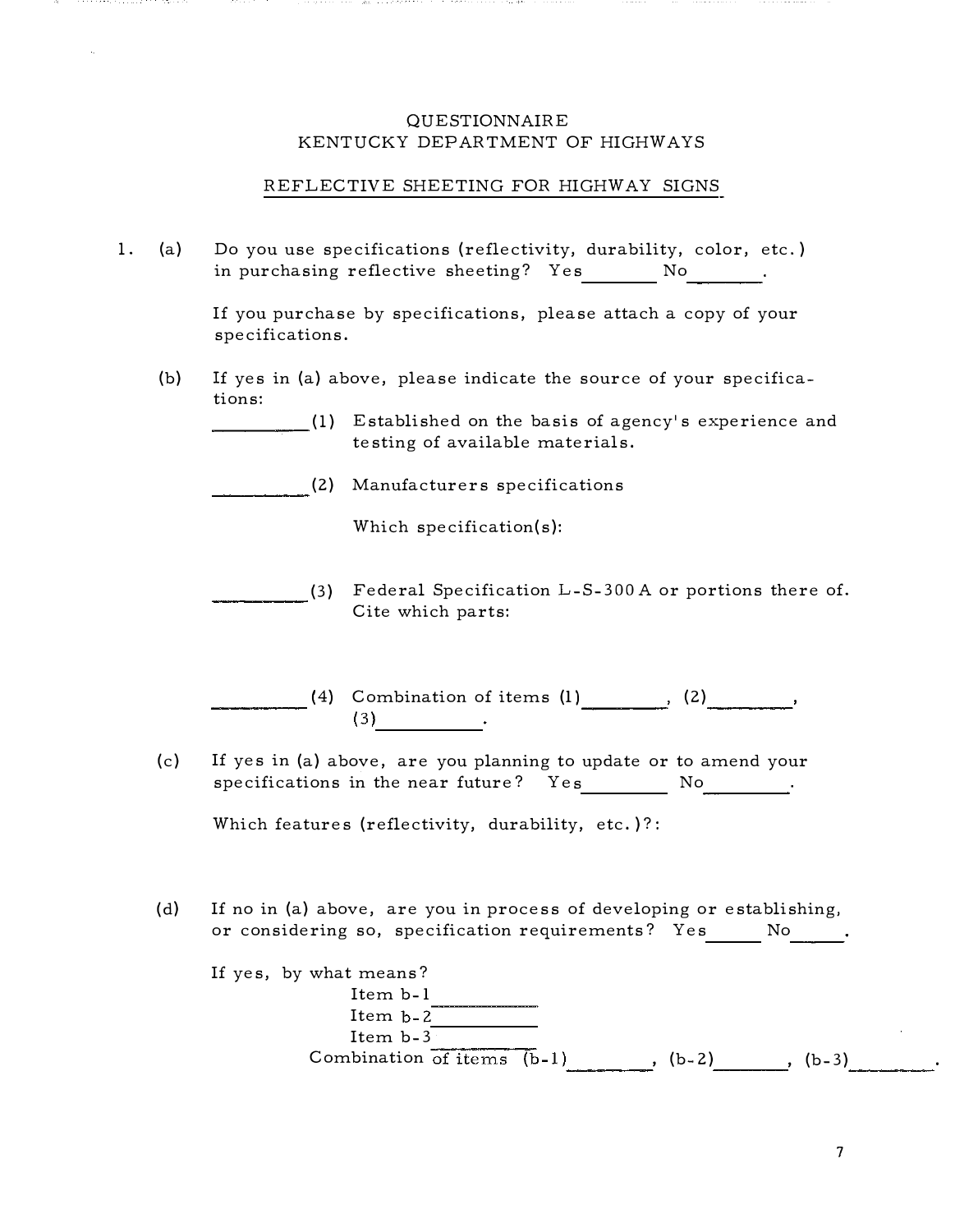and the contract of the contract of the contract of the contract of the contract of the contract of the contract of the contract of the contract of the contract of the contract of the contract of the contract of the contra

a matang

 $\mathcal{L}^{\text{max}}_{\text{max}}$  , where  $\mathcal{L}^{\text{max}}_{\text{max}}$ 

a series de la

i sta ta a ta a ta a ta 1980 - 2001 - 2002 A MARAMANIN A MARA A MATANA A A A A LETIN A BATTA LA TA A TA TA A T

**SALE** a ang pangkalang s

 $\label{eq:2} \frac{1}{2} \int_{\mathbb{R}^3} \frac{1}{\sqrt{2}} \, \mathrm{d} \mu \, \mathrm{d} \mu \, \mathrm{d} \mu \, \mathrm{d} \mu \, \mathrm{d} \mu \, \mathrm{d} \mu \, \mathrm{d} \mu \, \mathrm{d} \mu \, \mathrm{d} \mu \, \mathrm{d} \mu \, \mathrm{d} \mu \, \mathrm{d} \mu \, \mathrm{d} \mu \, \mathrm{d} \mu \, \mathrm{d} \mu \, \mathrm{d} \mu \, \mathrm{d} \mu \, \mathrm{d} \mu \, \mathrm{d} \mu \, \mathrm{d} \mu \, \mathrm$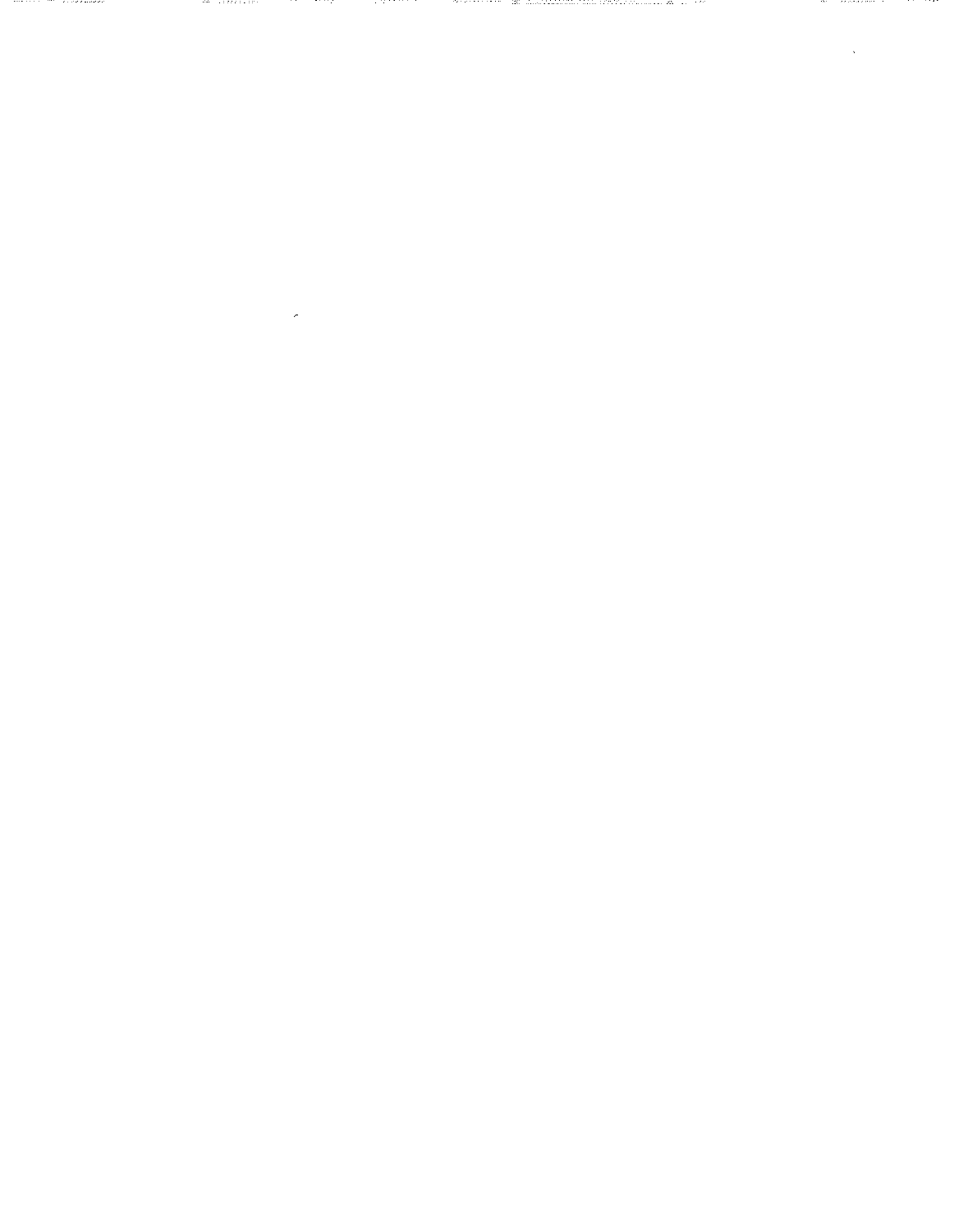2. Do you award contracts for reflective sheeting from sealed bids?  $Yes$   $No$ 

internet terre i Ballis 1940

If yes, please provide a recent invitation for bids on reflective sheeting.

in 1986 - Localitation

a de la proposició de la contrata de la contrata de las

3. Do you require the materials to prequalify before award of purchase contract? Yes No .

> If yes, by what means do you determine the qualifications of the materials?

---

|    |      | (a) In-house testing and evaluation                                                                          |
|----|------|--------------------------------------------------------------------------------------------------------------|
|    | (b)  | Test reports from independent testing laboratories                                                           |
|    | (c). | Manufacturer's certification as to conformity of the<br>material to applicable specifications.               |
|    | (d)  | Manufacturer's certification of test results from an<br>independent laboratory.                              |
| 4. |      | Do you conduct tests on samples of reflective sheeting from<br>individual shipments of materials? Yes<br>No. |

If yes, what tests do you perform?

(a) Reflectivity

18 - Francis Color I

ನಗಿ ಅಂತಹಿಸಿದ

(b) Color, Visual or instrumental tests (such as with a Color Difference Meter)<br>
(c) Others, specify:

(c) Others, specify:

- 5. Please indicate the manufacturer and quantities of each color materials purchased in Fiscal Years 1971 and 1972.
	- (a) Principal manufacturer of purchased materials: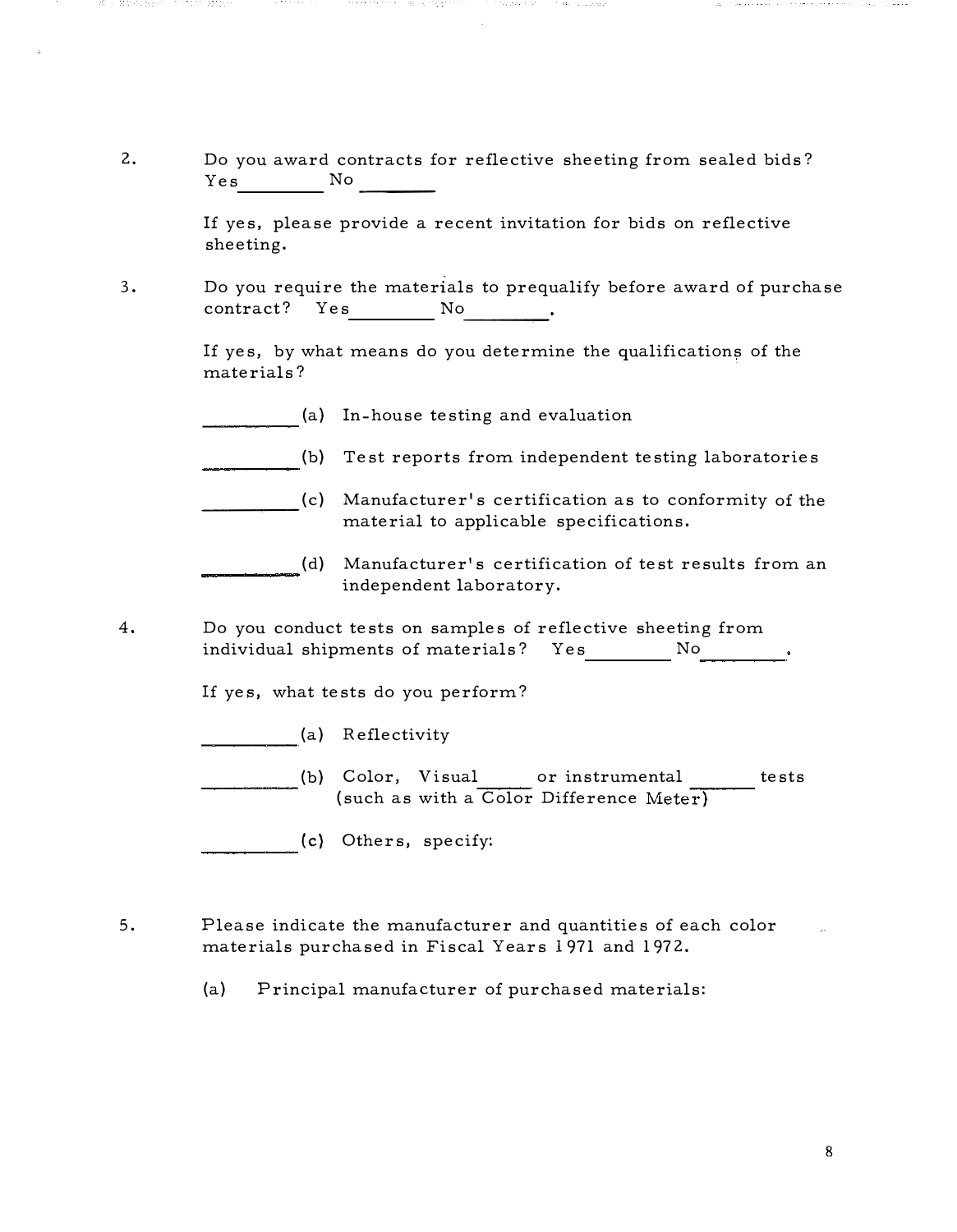$\label{eq:2.1} \mathcal{L}(\mathcal{L}^{\text{max}}_{\mathcal{L}}(\mathcal{L}^{\text{max}}_{\mathcal{L}}))\leq \mathcal{L}(\mathcal{L}^{\text{max}}_{\mathcal{L}}(\mathcal{L}^{\text{max}}_{\mathcal{L}}))$ 

 $\mathcal{L}^{\mathcal{L}}(\mathcal{L}^{\mathcal{L}})$  and  $\mathcal{L}^{\mathcal{L}}(\mathcal{L}^{\mathcal{L}})$  . In the contract of the contract of  $\mathcal{L}^{\mathcal{L}}$  $\label{eq:2.1} \frac{1}{\sqrt{2\pi}}\int_{0}^{\infty}d\mu\int_{0}^{\infty}d\mu\int_{0}^{\infty}d\mu\int_{0}^{\infty}d\mu\int_{0}^{\infty}d\mu\int_{0}^{\infty}d\mu\int_{0}^{\infty}d\mu\int_{0}^{\infty}d\mu\int_{0}^{\infty}d\mu\int_{0}^{\infty}d\mu\int_{0}^{\infty}d\mu\int_{0}^{\infty}d\mu\int_{0}^{\infty}d\mu\int_{0}^{\infty}d\mu\int_{0}^{\infty}d\mu\int_{0$ 

 $\label{eq:2.1} \begin{split} \mathcal{L}_{\text{max}}(\mathcal{L}_{\text{max}}(\mathbf{X}, \mathbf{X})) = \mathcal{L}_{\text{max}}(\mathcal{L}_{\text{max}}(\mathbf{X}, \mathbf{X})) \times \mathcal{L}_{\text{max}}(\mathbf{X}, \mathbf{X}) \times \mathcal{L}_{\text{max}}(\mathbf{X}, \mathbf{X}) \times \mathcal{L}_{\text{max}}(\mathbf{X}, \mathbf{X}) \times \mathcal{L}_{\text{max}}(\mathbf{X}, \mathbf{X}) \times \mathcal{L}_{\text{max}}(\mathbf{X}, \mathbf{X}) \times \mathcal{L}_{\text{max$  $\label{eq:2.1} \mathcal{L}(\mathcal{L}) = \mathcal{L}(\mathcal{L}) \mathcal{L}(\mathcal{L}) = \mathcal{L}(\mathcal{L}) \mathcal{L}(\mathcal{L})$ 

 $\label{eq:2.1} \mathcal{L}_{\mathcal{A}}(\mathcal{A}) = \mathcal{L}_{\mathcal{A}}(\mathcal{A}) = \mathcal{L}_{\mathcal{A}}(\mathcal{A})$ 

 $\label{eq:3.1} \mathbf{F}_{\mathbf{r}}(t) = \mathbf{F}_{\mathbf{r}}(t) + \mathbf{F}_{\mathbf{r}}(t) + \mathbf{F}_{\mathbf{r}}(t)$ 

 $\label{eq:2.1} \frac{1}{2} \int_{\mathbb{R}^3} \frac{1}{\sqrt{2}} \, \frac{1}{\sqrt{2}} \, \frac{1}{\sqrt{2}} \, \frac{1}{\sqrt{2}} \, \frac{1}{\sqrt{2}} \, \frac{1}{\sqrt{2}} \, \frac{1}{\sqrt{2}} \, \frac{1}{\sqrt{2}} \, \frac{1}{\sqrt{2}} \, \frac{1}{\sqrt{2}} \, \frac{1}{\sqrt{2}} \, \frac{1}{\sqrt{2}} \, \frac{1}{\sqrt{2}} \, \frac{1}{\sqrt{2}} \, \frac{1}{\sqrt{2}} \, \frac{1}{\sqrt{2}} \,$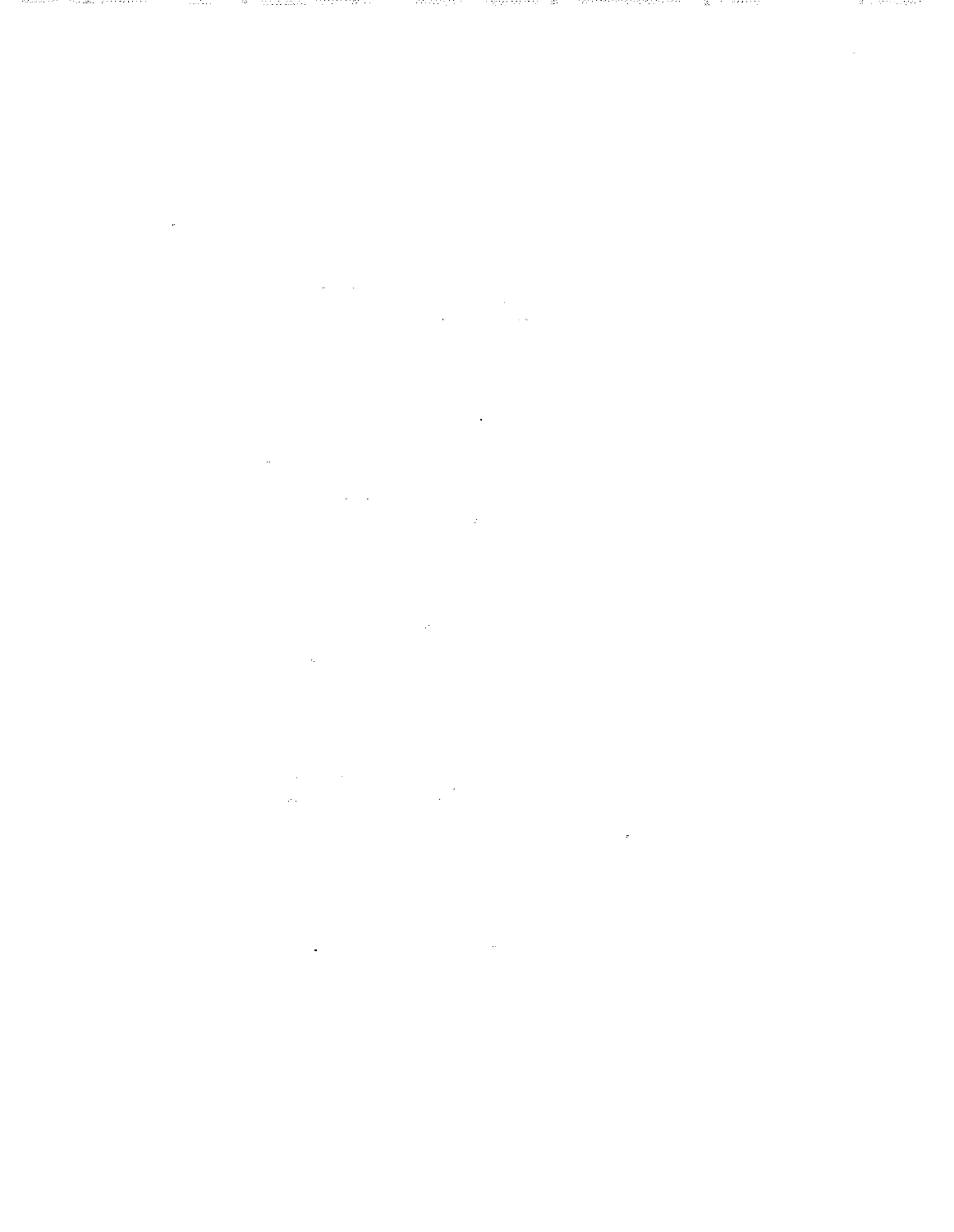Approximate Quantities (in sq. ft.)

Color FY 1971

e de distrito de estada facere

 $\mathcal{A} \subset \mathcal{A}$ 

FY 1972

Enclosed Lens Type Materials

Yellow Green Silver White Blue

**Service** 

# Other Sheeting Materials, (Specify Type)

Yellow Green Silver White Blue

### (b) Manufacturer of lesser quantities purchased:

Approximate Quantities

| Color        | FY 1971<br><b>BARN CARD COMPANY COMPANY COMPANY COMPANY</b> | FY 1972<br>فالانتقالا المفاسل المستخلا مناقذتنا أسمعت بالمستحدث |
|--------------|-------------------------------------------------------------|-----------------------------------------------------------------|
| Yellow       |                                                             |                                                                 |
| Green        |                                                             |                                                                 |
| Silver White |                                                             |                                                                 |
| Blue         |                                                             |                                                                 |

## (c). Other sources of recently purchased materials

- ( 1) Manufacturer:
- (2) Quantities:
- (3) Types of sheeting and color:
- (4) Reason for purchase (experimental, etc.):
- (5) Are you satisfied with the characteristicsand performance of the material?
- (6) Additional information, if available.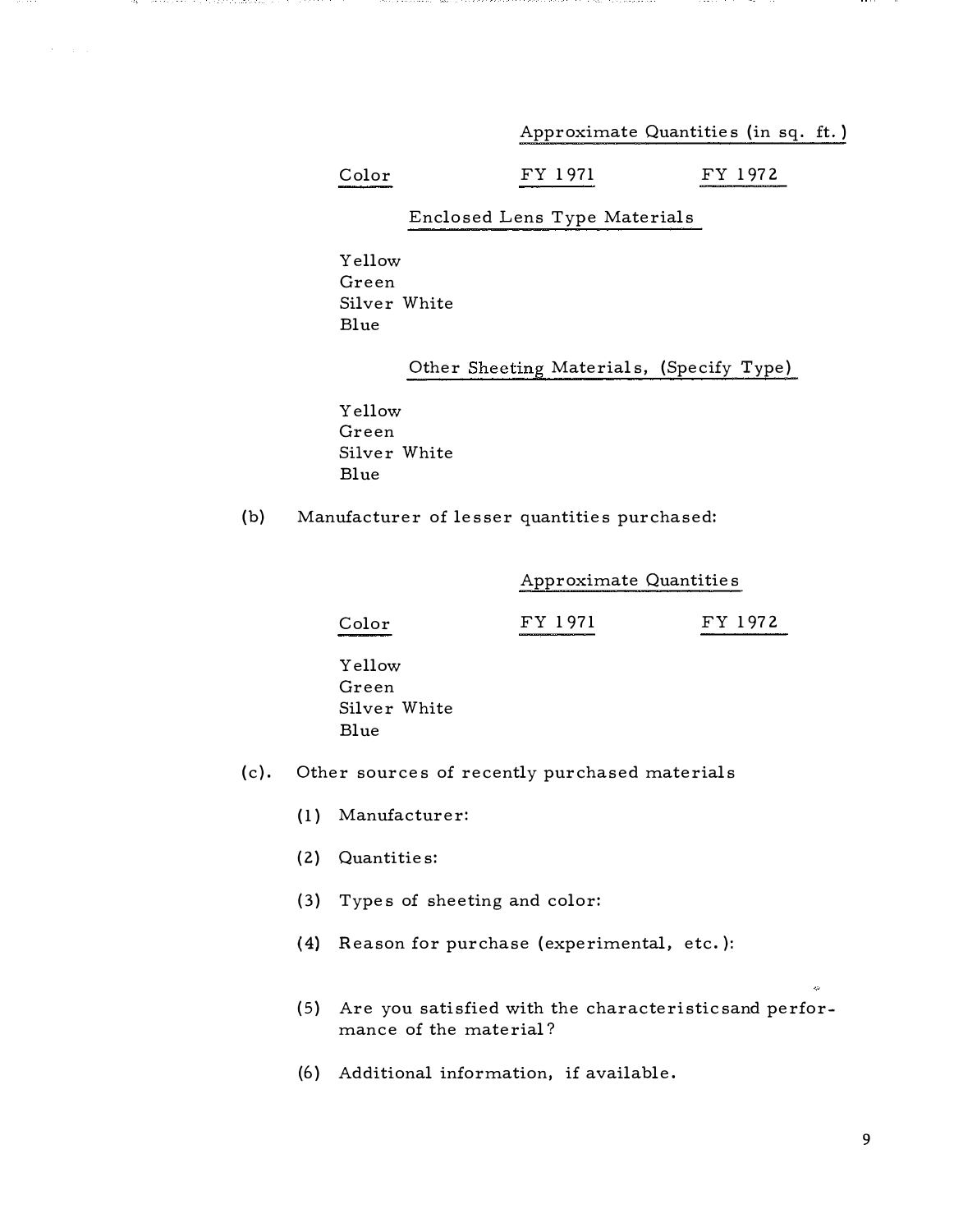$\label{eq:1} \mathcal{L}_{\text{max}} = \mathcal{L}_{\text{max}} + \mathcal{L}_{\text{max}} + \mathcal{L}_{\text{max}} + \mathcal{L}_{\text{max}} + \mathcal{L}_{\text{max}}$  $\label{eq:2.1} \frac{1}{\sqrt{2\pi}}\int_{0}^{\infty}\frac{d\mu}{\sqrt{2\pi}}\,d\mu\int_{0}^{\infty}\frac{d\mu}{\sqrt{2\pi}}\,d\mu\int_{0}^{\infty}\frac{d\mu}{\sqrt{2\pi}}\,d\mu\int_{0}^{\infty}\frac{d\mu}{\sqrt{2\pi}}\,d\mu\int_{0}^{\infty}\frac{d\mu}{\sqrt{2\pi}}\,d\mu\int_{0}^{\infty}\frac{d\mu}{\sqrt{2\pi}}\,d\mu\int_{0}^{\infty}\frac{d\mu}{\sqrt{2\pi}}\,d\mu\int_{$ 

. . . . . . .

 $\hat{\lambda}$  ,  $\hat{\lambda}$ 

 $\label{eq:2.1} \mathcal{L}(\mathcal{L}^{\text{max}}_{\text{max}}(\mathcal{L}^{\text{max}}_{\text{max}}(\mathcal{L}^{\text{max}}_{\text{max}}(\mathcal{L}^{\text{max}}_{\text{max}})))$ 

 $\label{eq:2} \frac{1}{\sqrt{2}}\left(\frac{1}{\sqrt{2}}\right)^{2} \left(\frac{1}{\sqrt{2}}\right)^{2} \left(\frac{1}{\sqrt{2}}\right)^{2} \left(\frac{1}{\sqrt{2}}\right)^{2} \left(\frac{1}{\sqrt{2}}\right)^{2} \left(\frac{1}{\sqrt{2}}\right)^{2} \left(\frac{1}{\sqrt{2}}\right)^{2} \left(\frac{1}{\sqrt{2}}\right)^{2} \left(\frac{1}{\sqrt{2}}\right)^{2} \left(\frac{1}{\sqrt{2}}\right)^{2} \left(\frac{1}{\sqrt{2}}\right)^{2} \left(\frac{$ 

# $\label{eq:2.1} \mathcal{L}(\mathcal{L}^{\mathcal{L}}_{\mathcal{L}}(\mathcal{L}^{\mathcal{L}}_{\mathcal{L}})) \leq \mathcal{L}(\mathcal{L}^{\mathcal{L}}_{\mathcal{L}}(\mathcal{L}^{\mathcal{L}}_{\mathcal{L}})) \leq \mathcal{L}(\mathcal{L}^{\mathcal{L}}_{\mathcal{L}}(\mathcal{L}^{\mathcal{L}}_{\mathcal{L}})) \leq \mathcal{L}(\mathcal{L}^{\mathcal{L}}_{\mathcal{L}}(\mathcal{L}^{\mathcal{L}}_{\mathcal{L}})) \leq \mathcal{L}(\mathcal{L$